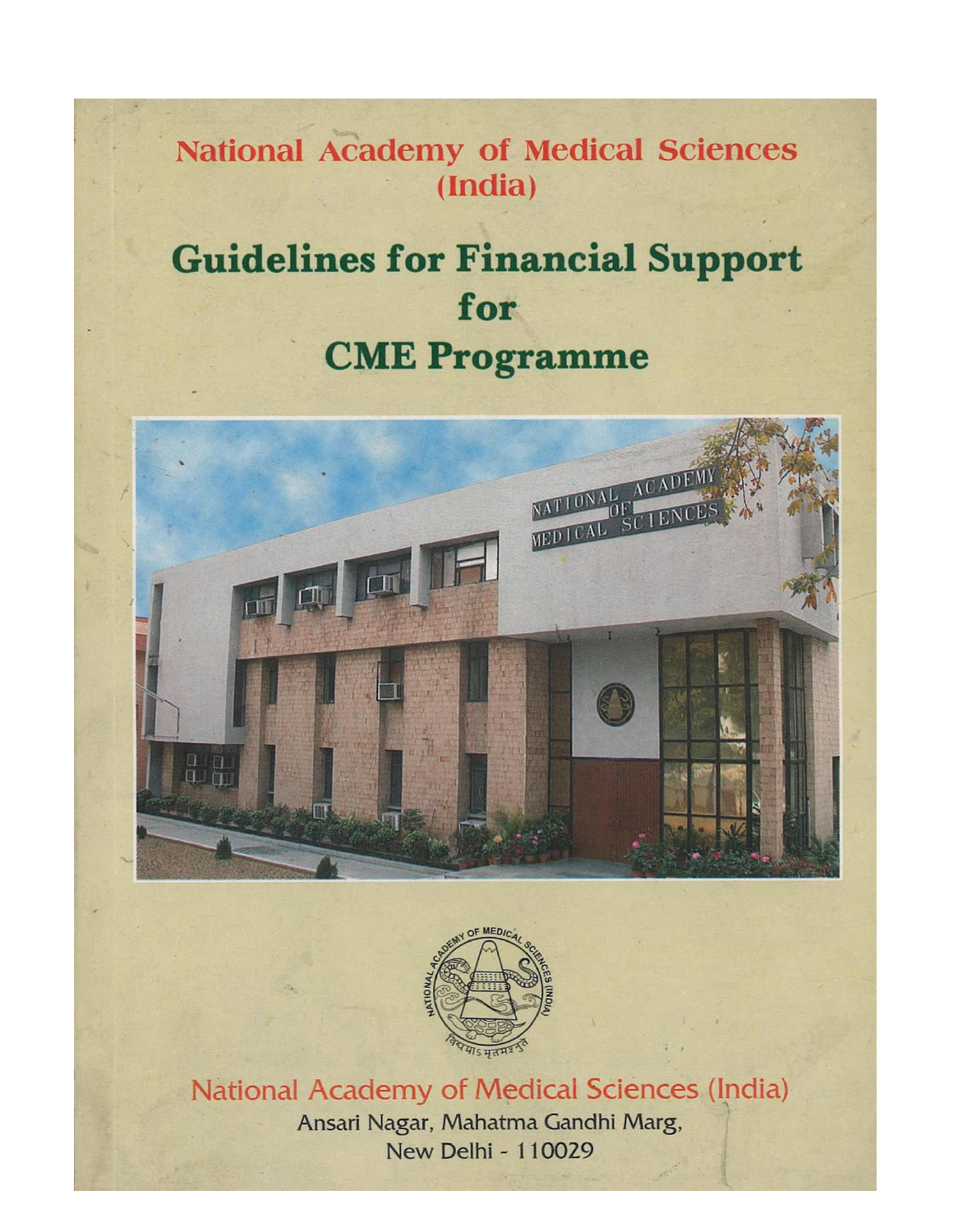## **CME Programme Committee**

| 1. | Dr. Devendra K. Taneja          | - Chairman                     |
|----|---------------------------------|--------------------------------|
| 2. | Dr. Saroj Chooramani Gopal      | - President                    |
| 3. | Dr. Prema Ramachandran          | - Member                       |
| 4. | Dr. Mira Rajani                 | - Member                       |
| 5. | Dr. Ashok Kumar Sharma          | - Member                       |
| 6. | Dr.M.V. Padma Srivastava        | - Member                       |
| 7. | Dr. K.K. Sharma                 | - Adviser, Academic activities |
| 8. | Dr. Rajeshwar Dayal             | - Member                       |
| 9. | Dr. Devendra Kumar Gupta        | - Member                       |
|    | 10. Dr. Deep Narayan Srivastava | - Hony. Secretary              |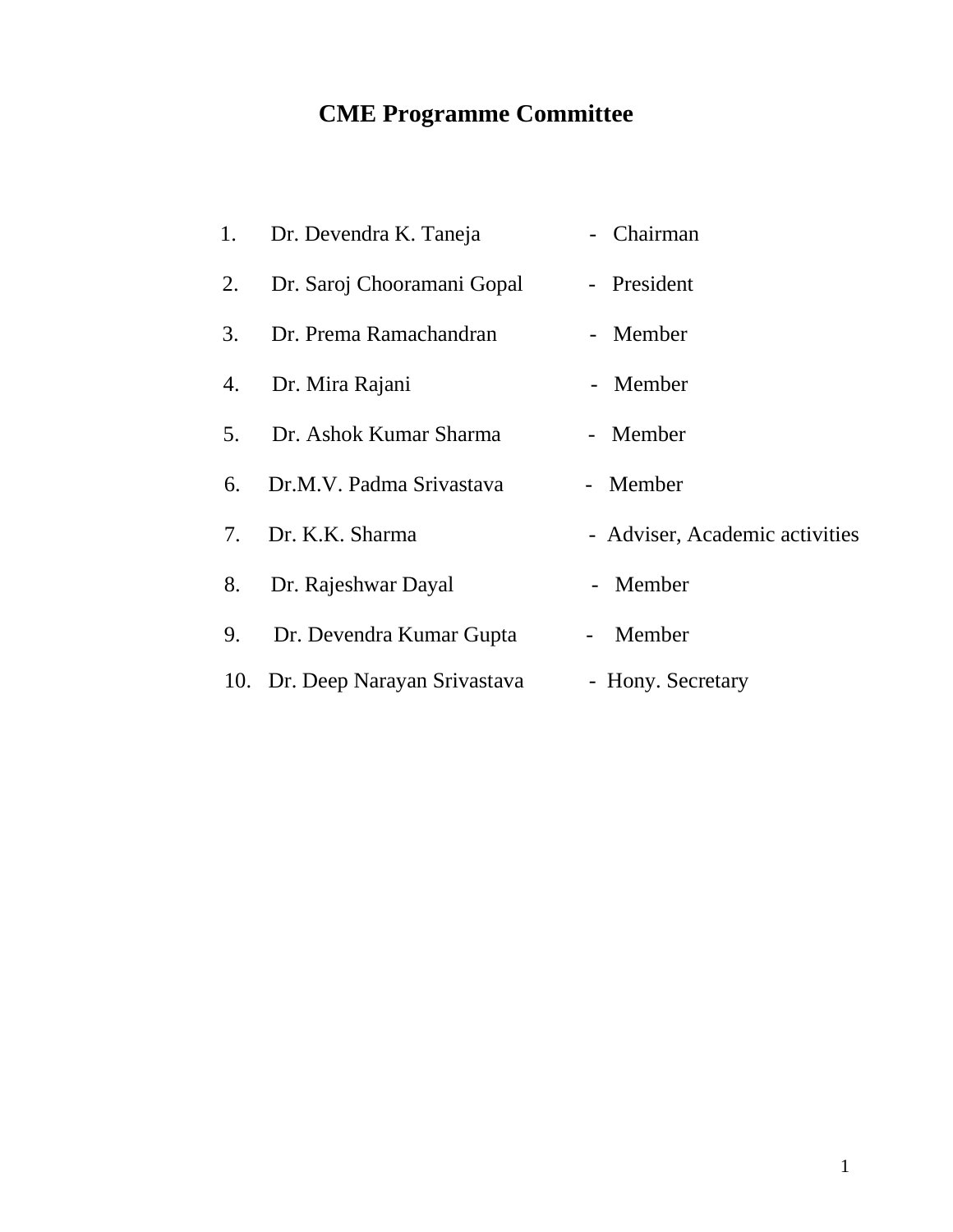#### **NATIONAL ACADEMY OF MEDICAL SCIENCES (INDIA)**

The establishment of the Academy was conceptualized during an informal meeting of leading medical scientists with the then Union Health Minister in February, 1959. The consensus of opinion at the meeting was that the Academy should be patterned on the model of other National Academies and on the lines of the Royal Society of London. The Academy was registered on 22<sup>nd</sup> April, 1961 with the Registrar of Societies as the "INDIAN ACADEMY OF MEDICAL SCIENCES". The Academy was formally inaugurated on  $19<sup>th</sup>$  December, 1961 by the Honorable Prime Minister of India, Shri Jawahar Lal Nehru. The Prime Minister hoped that the Academy would lay stress on the pursuit of research and ensure that the medical community maintained high academic standards. He accepted graciously the Honorary Fellowship of the Academy and emphasized the need for the Academy to restrict Fellowship to only men of outstanding achievements in the field of medical sciences. The Academy received a grant of rupees one lakh from the Prime Minister Shri Jawahar Lal Nehru for its building fund. The name of the Society was changed to "National Academy of Medical Sciences (India)" on  $16<sup>th</sup>$  November, 1976.

#### **OBJECTIVES**

The objectives of the National Academy of Medical Sciences (India) as contained in the Memorandum of Association, Rules and Regulations (1961) are:

- (a) The promotion of knowledge of medical sciences in India and its practical application to problems of national welfare.
- (b) The recognition and encouragement of merit in all branches of medical sciences.
- (c) (i) To secure co-ordination between medical and other scientific academies, societies, associations, institutions and government medical and scientific departments and services.
	- (ii) To seek help and cooperation of international agencies and national bodies of other countries.
- (d) To act through properly constituted national committees for medical scientific subjects for undertaking such medical scientific work of national and international importance as the Academy may be called upon to perform by the public and the Government.
- (e) To publish such proceedings, journals, memoirs, transactions and other publications as may be found desirable.
- (f) To promote and maintain a liaison between medicine and other sciences.
- (g) To secure and manage funds and endowments for the promotion of the objectives of the Academy.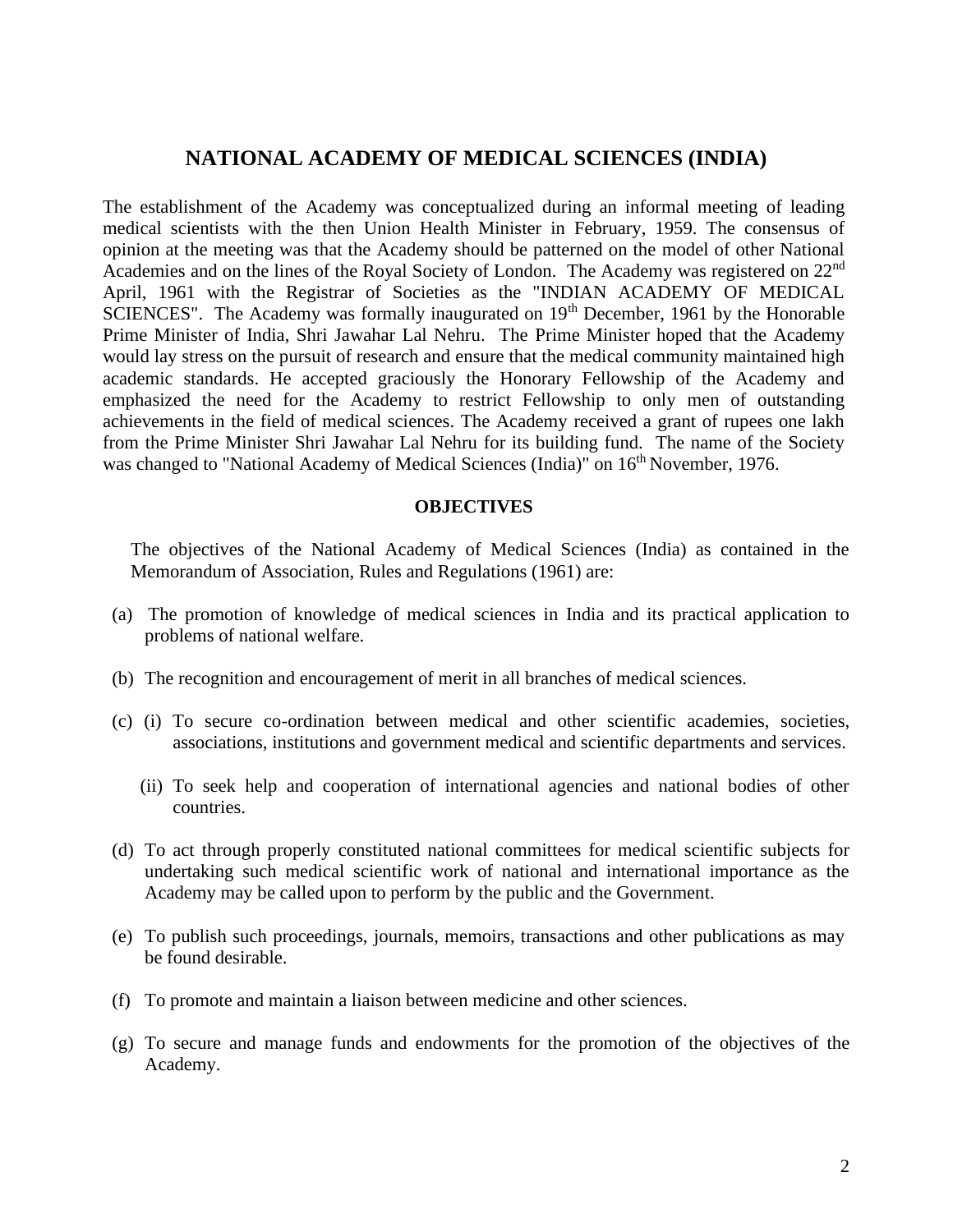- (h) To undertake any other steps that may assist in, conduce to, or be necessary for the fulfillment of the above mentioned aims and objects of the Academy.
- (i) To develop pattern(s) of a high level post-graduate examination, at all-India basis in various disciplines of medical sciences, to ensure a uniform standard of post-graduate medical qualifications for which an appropriate machinery may be established.

 Over the years the role of the National Academy Medical Sciences was expanded to develop pattern(s) of a high level post-graduate examination, at all-India basis in various disciplines of medical sciences to ensure uniform standards of post-graduate medical qualifications for which appropriate machinery was established. Subsequently, a separate organization was established for this purpose and this activity is presently organized by the National Board of Examinations (NBE).

The foremost objective of the Academy is to maintain highest academic standards in the practice of medicine and related research in India. In order to accomplish this objective, the Academy encourages and sponsors nationwide Continuing Medical Education programmes, symposia and workshops in basic sciences as well as applied clinical disciplines. High priority is given to those activities which would result in practical application of the recent advances in medicine and promotion of research in priority areas of national health policy.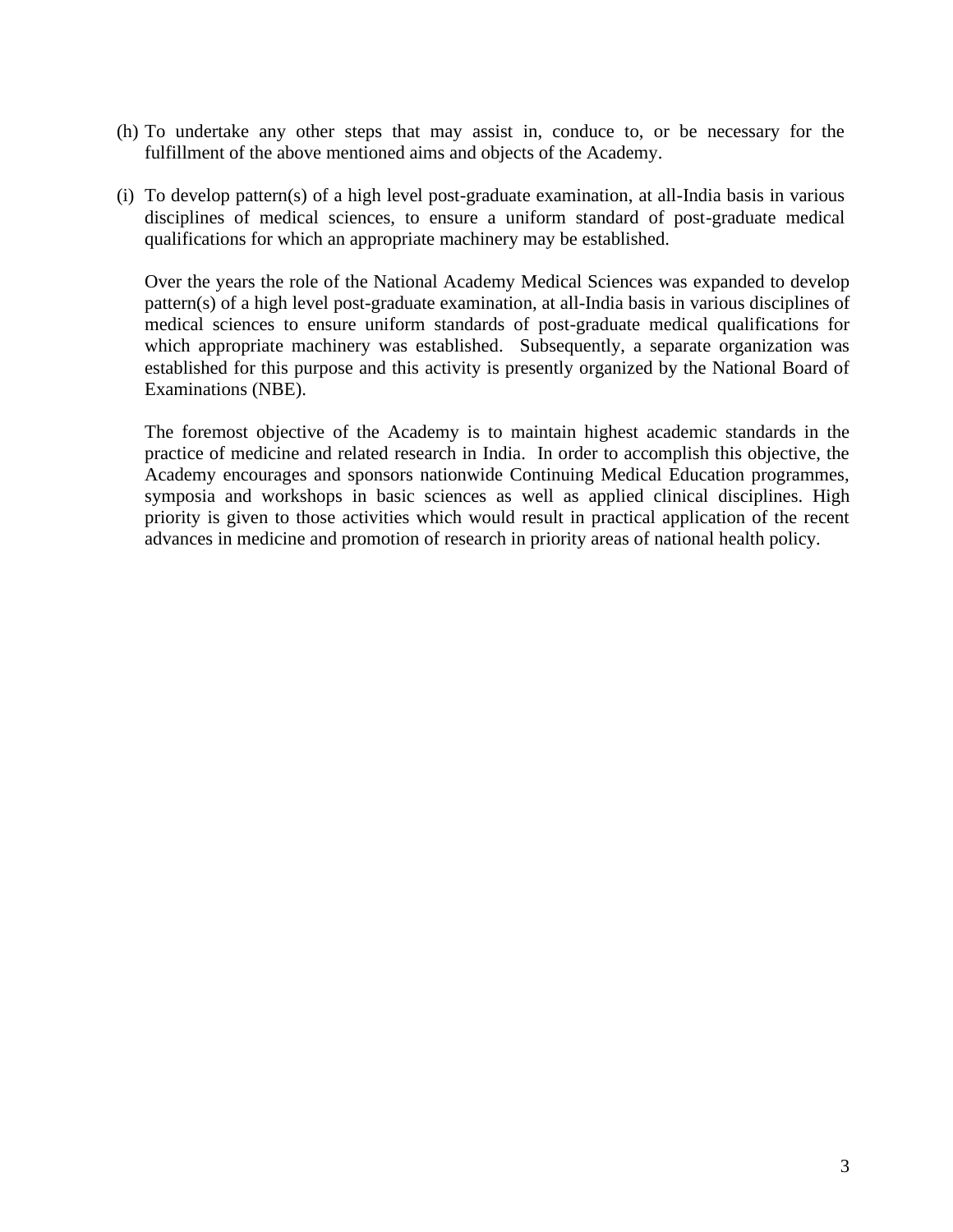## **CONTINUING MEDICAL EDUCATION**

Continuing Medical Education has been one of the principal activities of the Academy in its objectives aimed at keeping the health professionals abreast of the developments in the field.

The objectives of the Continuing Education programme are:

- 1. To provide opportunities to update knowledge, skills and practices of health professionals and paraprofessionals involved at different levels of health care delivery systems and or in biomedical research.
- 2. To design and implement educational programmes for postgraduate students in various specialties of medical sciences (with focus on the preparation of candidates for higher level postgraduate medical examinations from the non-formal stream as conducted by the National Board of Examinations).
- 3. To conceptualize, prepare and disseminate appropriate self-learning materials for various categories of target groups covered under the programme; and,
- 4. To develop print and non-print Learning Resource Materials in response to, and in congruence with, the training needs and educational requirements.

The Continuing Education programme is implemented through:

 1. Seminars/Symposia 2. Workshops 3. Short-term courses 4. Educational Programmes for the development of Human Resource for Health (Scientists Exchange Programme/Training of Junior Medical Scientists etc).

 These programmes are being implemented through the NAMS Zonal/State Chapters, Zonal Convenors/State Liaison Officers, medical institutions, and, national professional associations. The CME Programme Committee guides and monitors the progress on a regular basis.

 On the basis of the consultative meetings held in 1983 and 1987, the following recommendations were made.

- 1. To progressively make Continuing Education (CE) mandatory for all medical and health workers to undergo minimum number of hours of CE and training periodically.
- 2. Each professional society must develop appropriate and relevant Continuing Medical Education Programme (CME) which can play meaningful role in primary health care system and for this purpose should establish a Committee for CME.
- 3. Each society must give priority to the various national health programmes.
- 4. The societies should develop programmes in a multi-disciplinary manner which should be problem based.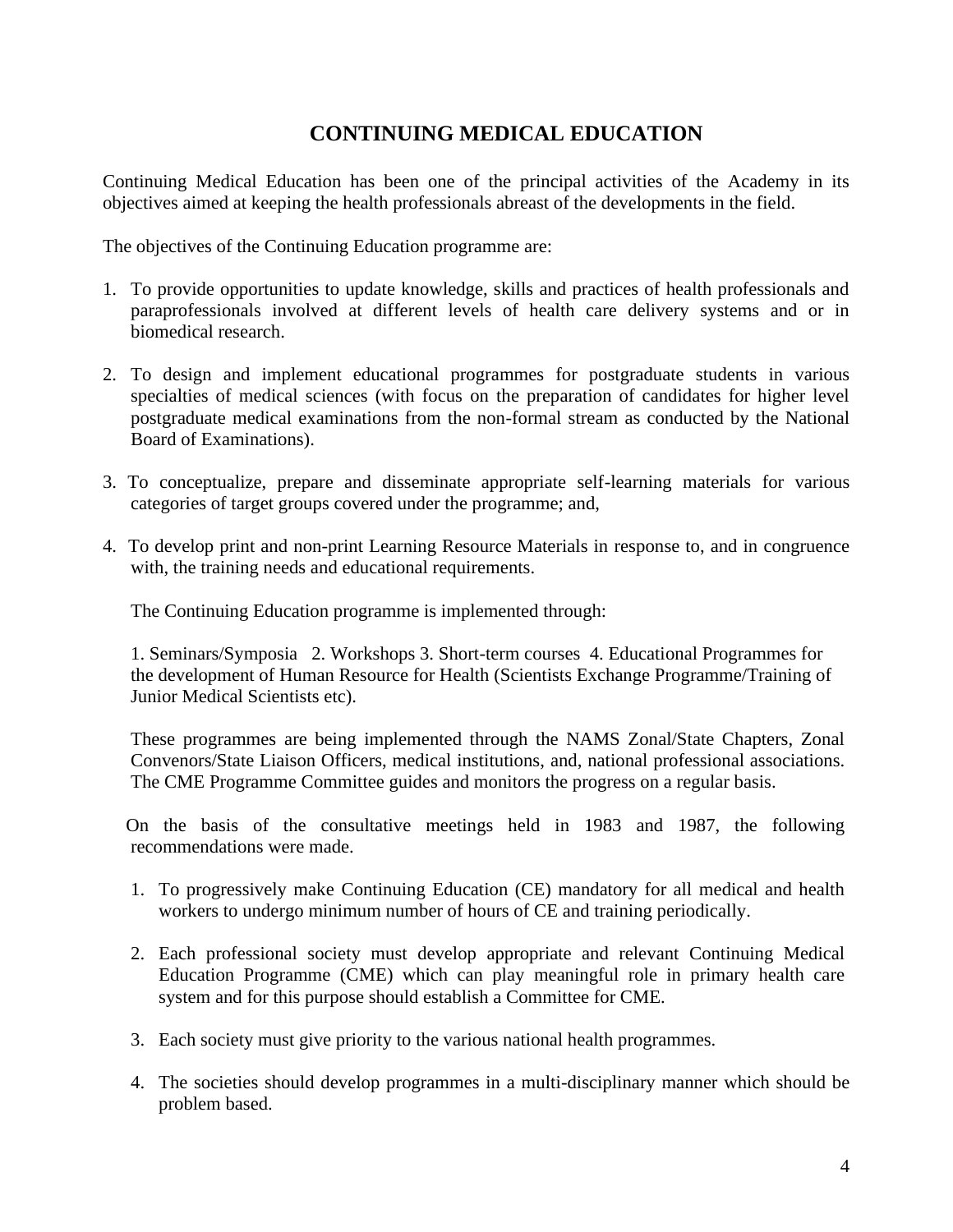- 5. Each professional society should have a CME cell for planning, implementation and evaluation for its CME activities.
- 6. The National Academy of Medical Sciences should be the national co-ordinating body for the purpose of CME.
- 7. Recognizing the special needs of candidates appearing for the NB Examinations, each professional society shall organize educational programmes for those preparing for NB examination.
- 8. Continuing medical education and health education be recognized as an essential component of health sciences which must be consistent with the stated objectives of the National Health Policy.

 **Government of India, Ministry of Health and Family Welfare recognized National Academy of Medical Sciences as the Co-ordinating nodal agency for Continuing Education Programmes for both professionals as well as paraprofessionals.**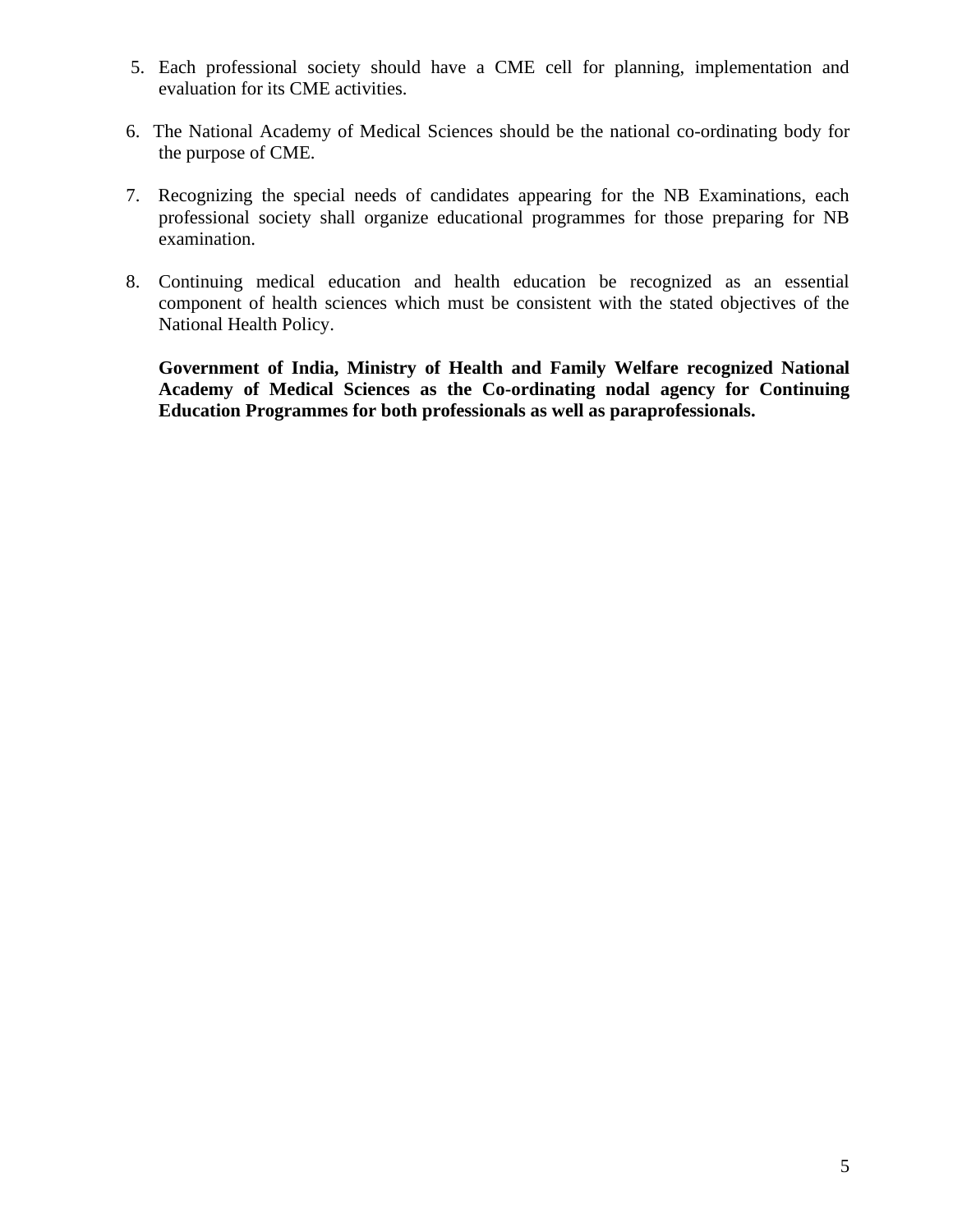#### **GUIDELINES**

#### **Procedure for submission of requests**

 The proposals for soliciting financial/technical support to conduct CME Programmes can be obtained from the Office of the Secretary, National Academy of Medical Sciences, (India), Ansari Nagar, Mahatma Gandhi Marg, New Delhi-110029.

 Completed application forms must be submitted three months in advance of the proposed scientific activity**. The application form should be accompanied by the following documents (as given in the proforma):** 

- **Objectives of the proposed educational programme**
- **List of speakers with addresses and detailed scientific programme of at least 8 hrs. academic activity**
- **A questionnaire specifically designed to evaluate the immediate outcome of the CME programme (a model questionnaire is attached to the Guidelines)**
- **Estimate of expenditure (as per pattern given in Guidelines)**
- **- Section II D to clearly indicate that the Scientific Report and audited Utilization Certificate and audited Income & Expenditure Statement will be sent to the Academy within one month of conduct of CME programme.**

**The application must be forwarded through the Convenor of the concerned Zone and should carry the official stamp of the Organising Secretary and Head of the Institution. The proposal is technically reviewed by a Fellow who is a subject expert. Any modifications or alterations suggested are to be incorporated in the revised proposal.**

A stamped receipt in advance may be sent to enable the Academy to send a crossed cheque for the first installment of the grant in time.

The grant will be utilized for the purpose for which it is sanctioned.

#### **Additional requirements**

- (i) The programme should promote learning in important areas related to medicine and basic sciences through practical demonstrations, workshops or lectures and seminars.
- (ii) Registration of applicants other than post-graduate students should be encouraged.
- (iii) **Every effort should be made to associate Local Fellows/Members of the Academy with the CME programme**. A Senior Fellow with expertise in the relevant subject shall be nominated by the CME Programme Committee as an Observer and will submit a peer evaluation report in the proforma developed for this purpose. A copy of the proforma is attached Organizing Secretary to the Guidelines. He shall be paid TA/DA and an honorarium of Rs.2500/- by the Academy. The name of the Fellow who will act as observer will be communicated to the Organizing Secretary.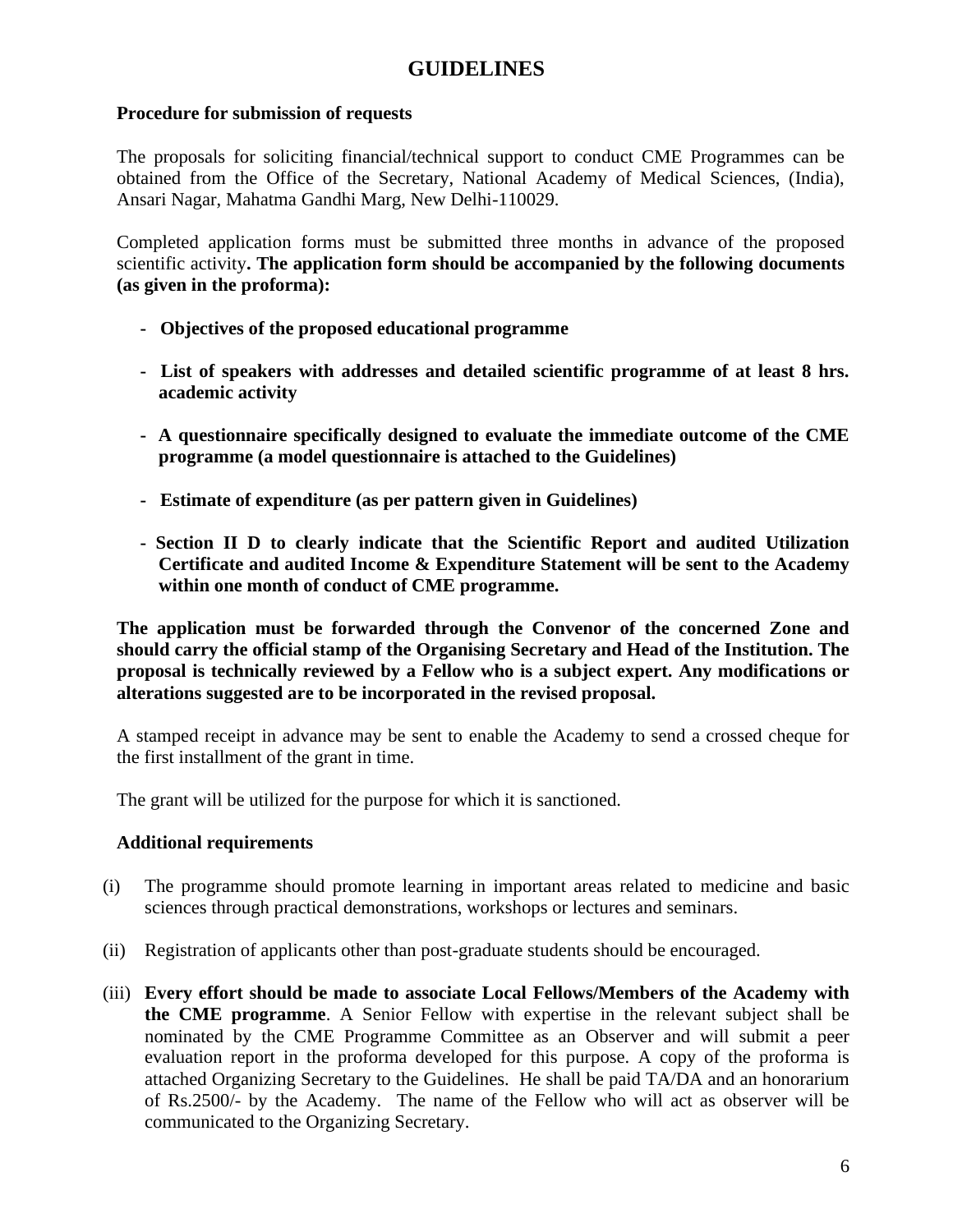- (iv) The organizers of the CME Programmes are required to raise funds through local resources to the extent of at least 15-20% of the estimated expenditure.
- (v) All announcements made in connection with the programme should highlight the sponsorship of the National Academy of Medical Sciences (India) for the CME programme. Copies of all announcements, invitations, etc. should be sent to the Academy.
- (vi) If the grant or any part thereof is proposed to be utilized for purpose other than for which it is sanctioned, prior approval of the Academy shall be obtained which may be given only in exceptional circumstances on very special grounds.
- (vii) In case the grant is not utilized for the purpose for which it is sanctioned by the scheduled date of the programme, the grantee shall refund the unspent amount of the grant forthwith, unless prior approval of the Academy has been obtained for the same.
- (viii) Within one month after the completion of the approved CME Programme, a detailed Scientific Report, indicating the names and academic/professional affiliations of the participants and course faculty is submitted in duplicate to the Academy. The Report must include the organisation-cum achievement of the CME Programme by highlighting the following:
	- (a) Content outline and synopsis of the lectures/practical sessions or live demonstrations held;
	- (b) summary of technical discussions held;
	- (c) summary of recent advances highlighted;
	- (d) the gap between knowledge and practice identified;
	- (e) clear recommendations made at the Seminar/Symposium/Workshop to reduce and bridge the identified gap;
	- (f) number of participants including post-graduate students, taking P.G. Examination who attended the programme; and,
	- (g) an evaluation by the participants and the Course Faculty providing academic assessment of the programme organized in terms of its usefulness in achieving the stated programme objectives.

 While compiling the Scientific Report, it should be ensured that a brief synopsis of the subjects covered in the workshop/seminar is given. It should not be merely the reproduction of the detailed programme, which has already been submitted by the organizer along with the application. Further, whichever topic has been dealt with, it should be briefly described e.g. if it is a lecture on some topic, a brief synopsis of the lecture should be given. Similarly, if it is a practical/clinical demonstration, then a brief description of the technique used to demonstrate a particular disease/function along with the result be given. All attempts should be made to frame the report in such a way that a subsequent reference on a particular subject can be facilitated and may serve as guideline in future.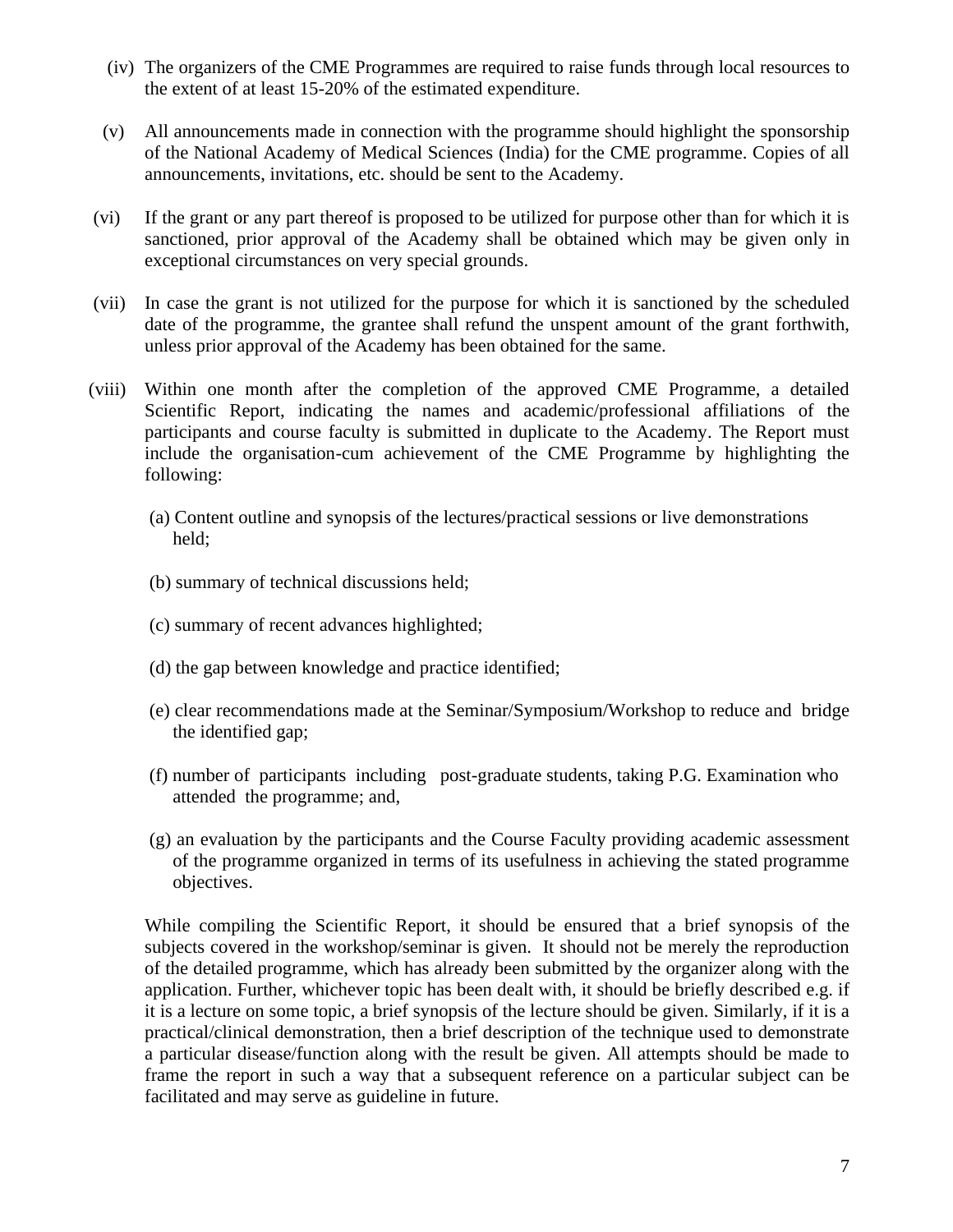- (ix) Scientific Report submitted will be sent for peer review to one or more Fellows of the Academy, specially nominated for this purpose by the CME Programme Committee.
- (x) Publication of the Scientific Report (as Proceedings) will be considered on the recommendation of a designated reviewer. Funds up to Rs.50,000/- will be provided by the Academy for publication of 300 copies of the Proceedings (Monograph), which will be supplied to the Academy for distribution amongst medical colleges in the country.
- (xi) Appropriate and adequate Learning Resource Material must be provided to the participants. A copy of the Learning Resource Material specifically developed for the educational programme should be sent to the Academy to assist this body in future conferences with similar themes organized elsewhere in the country.
- (xii) The Utilization Certificate and Statement of Income & Expenditure, duly signed by a Chartered Accountant or the Accounts Officer of the grantee medical institution/college, shall be forwarded to the Academy in duplicate, in the prescribed proforma (copy attached) within one month after the completion of the CME programme.
- (xiii) The original vouchers relating to the expenditure incurred on the approved CME programme, should be preserved till such time as the accounts of the Academy for the current financial year are audited.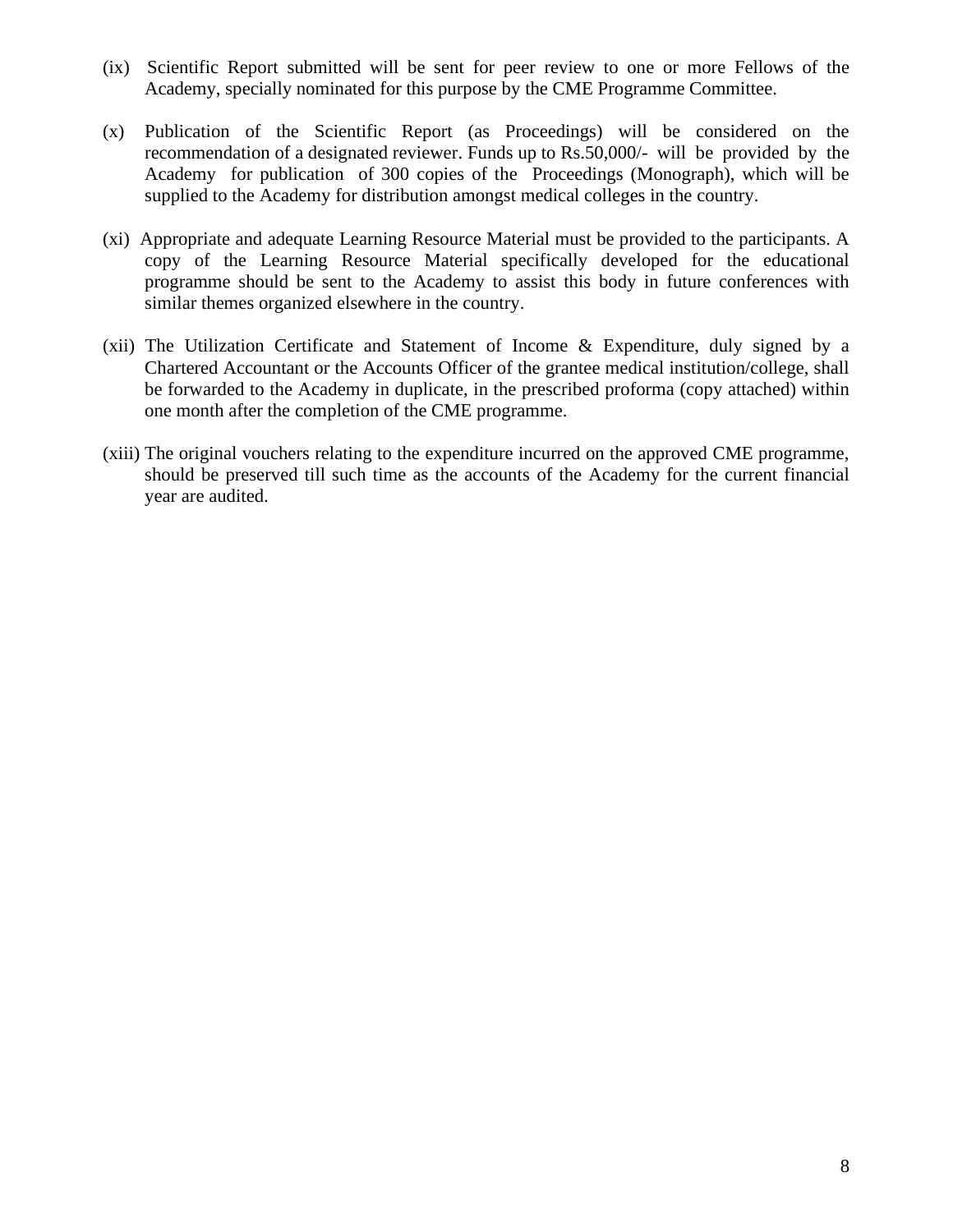#### **N.A.M.S. CHAPTERS**

#### **CONVENORS**

## **NORTH ZONE**

| Jammu & Kashmir                       | Dr. R. Madan<br>Former Professor & HOD,<br>Deptt. of Obstetrics & Gynaecology,<br>Govt. Medical College, Jammu.<br>Member, Public Service Commission,<br>Govt. of J & K<br>Jammu | Director,<br>Madaan Hospital and<br>Research Center,<br>37 A/c Gandhi Nagar,<br>Jammu - 180004                                                    |
|---------------------------------------|----------------------------------------------------------------------------------------------------------------------------------------------------------------------------------|---------------------------------------------------------------------------------------------------------------------------------------------------|
| Chandigarh<br><b>Himachal Pradesh</b> | Dr. Yogesh Chawla,<br>Director, PGIMER<br>Prof. & Head,<br>Dept. of Hepatology,<br><b>PGIMER</b><br>Chandigarh-160012                                                            | Director, PGIMER<br>Prof & Head,<br>PGIMER,<br>Dept. of Hepatology,<br>Postgraduate Institute of Medical<br>Education & Research, Chandigarh      |
| Delhi                                 | Dr. J.N. Pande<br>Former Professor & Head,<br>Department of Medicine,<br>AIIMS., Ansari Nagar,<br>New Delhi - 110029                                                             | <b>Senior Consultant Medicine</b><br>Sitaram Bhartia Institute of<br>Sciences & Research, B-16<br>Mehrauli Institutional Area<br>New Delhi-110016 |
| Haryana                               | Air Marshal Dr. M.S. Boparai<br>Former Director AFMC, Pune<br>and Former Director General<br><b>Medical Services</b>                                                             | 915, Defence Colony,<br>Sector 17-B,<br>Gurgaon-122001                                                                                            |
| Punjab                                | Dr. Hardas Singh Sandhu<br><b>Former Principal</b><br><b>Medical College</b><br>Amritsar                                                                                         | H.No.883, Circular Road,<br>Opp. Nurses Hostel,<br>Amritsar-143001                                                                                |
| <b>Uttar Pradesh</b>                  | Dr. (Mrs.) P.K. Misra<br>Former Principal & Dean,<br>KG's Medical College,<br>Lucknow, U.P.                                                                                      | 122, Faizabad Road<br>(Near Indira Bridge),<br>Lucknow - 226007<br><b>Uttar Pradesh</b>                                                           |
| <b>CENTRAL ZONE</b>                   |                                                                                                                                                                                  |                                                                                                                                                   |
| Rajasthan                             | Dr. Sanjeev Misra<br>Director,<br>All India Institute of Medical                                                                                                                 | Director<br>All India Institute of Medical<br>Sciences, Jodhpur                                                                                   |

Sciences, Jodhpur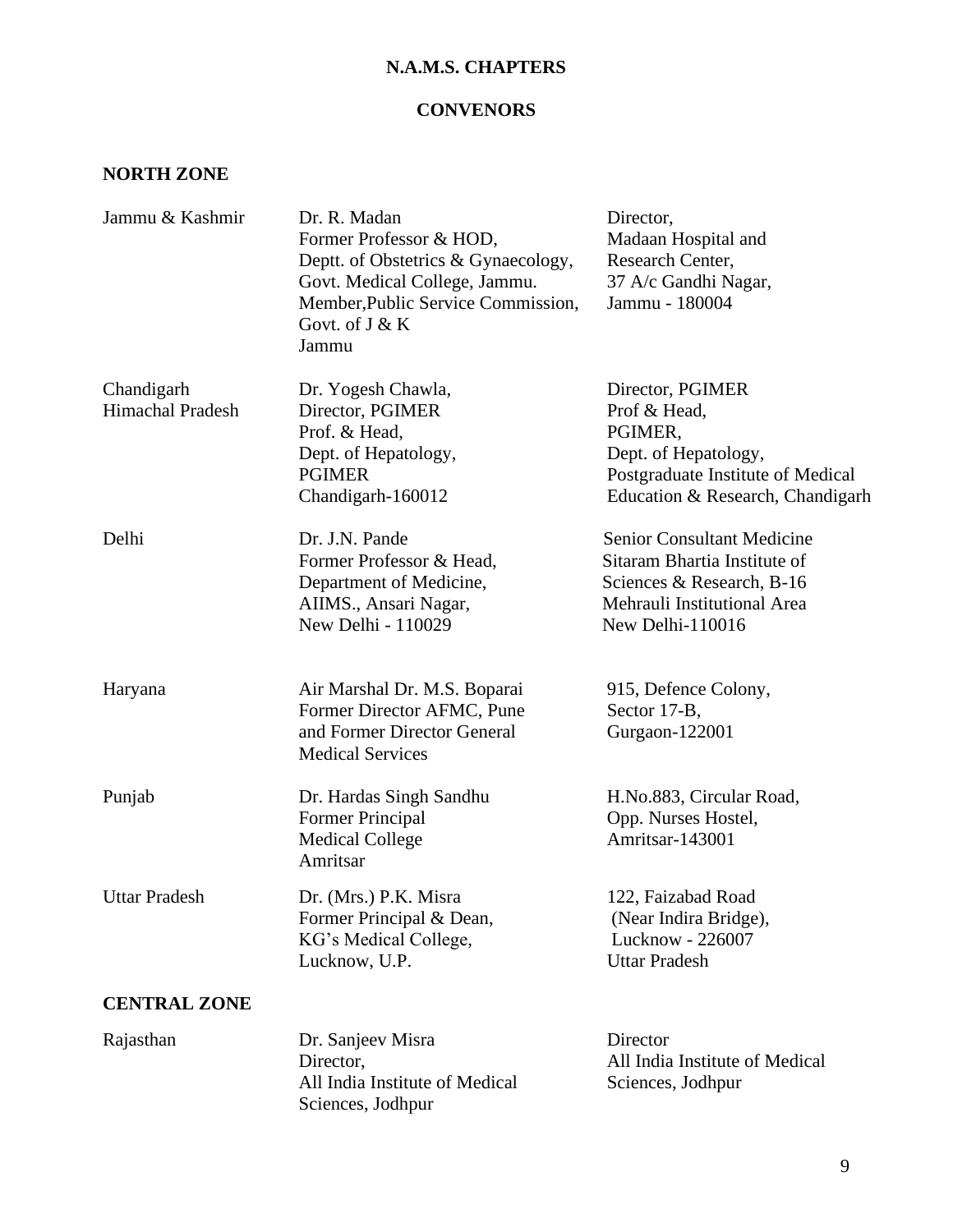| Madhya Pradesh    | Dr. G.P. Pal<br>Professor & Head,<br>Department of Anatomy<br>Modern Dental College &<br>Research Centre, Gandhi Nagar,<br>Airport Road, Indore – 453112.                                                            | 74, Padmavati Colony<br>Behind St. Paul School<br>Indore $-452001$ (M.P.)                                                                          |
|-------------------|----------------------------------------------------------------------------------------------------------------------------------------------------------------------------------------------------------------------|----------------------------------------------------------------------------------------------------------------------------------------------------|
| <b>WEST ZONE</b>  |                                                                                                                                                                                                                      |                                                                                                                                                    |
| Maharashtra       | Dr. S. S. Deshmukh<br><b>Former Vice Chancellor</b><br><b>Bombay University</b><br>Mumbai                                                                                                                            | "Samarth Krupa",<br>Ram Mandir Road,<br>Vile-Parle (East),<br>Mumbai-400057                                                                        |
| Gujarat           | Dr. Haribhai Patel                                                                                                                                                                                                   | 50/322, Saraswatinagar<br>Vastrapur,<br>Ahmedabad-380015                                                                                           |
| <b>SOUTH ZONE</b> |                                                                                                                                                                                                                      |                                                                                                                                                    |
| Tamil Nadu        | Dr. Mohan Kameswaran<br>Director<br><b>Madras ENT Research</b><br>Foundation, Chennai.                                                                                                                               | <b>Madras ENT Research Foundation</b><br>(Pvt. Ltd) I, I <sup>st</sup> Cross Street,<br>Off II Main Road,<br>Raja Annamalaipuram<br>Chennai-600028 |
| Puducherry        | Dr. Mohan Kameswaran<br>Director,<br><b>Madras ENT Research Foundation</b><br>(Pvt. Ltd) $1$ , I <sup>st</sup> Cross Street,<br>Off II Main Road, Raja Annamalaipuram,<br>Chennai-600028.                            |                                                                                                                                                    |
| Kerala            | Dr. V. Mohan Kumar                                                                                                                                                                                                   | 8-A, Heera Gate Apartment,<br><b>DPI</b> Junction, Jagathy<br>Thriruvanthapuram-695014                                                             |
| Andhra Pradesh    | Dr. Alladi Mohan<br><b>Chief Division of Pulmonary</b><br>Critical Care and Sleep Medicine<br>Professor and Head<br>Department of Medicine<br>Sri Venkateswarara Institute of Medical<br>Sciences, Triupati - 517507 | 19-12-501 (Upstairs),<br>Bairagipatteda,<br>Tirupati - 517501.                                                                                     |
| Karnataka         | Dr. Anura Vishwanath Kurpad<br>Dean,<br>St. John's Research Institute<br>St. John's National Academy of<br>Health Sciences, Bangalore                                                                                | St. John's Research Institute,<br>St. John's National Academy of<br>Health Sciences,<br>Opp. BDA Complex<br>Koramangala, Bangalore-560034          |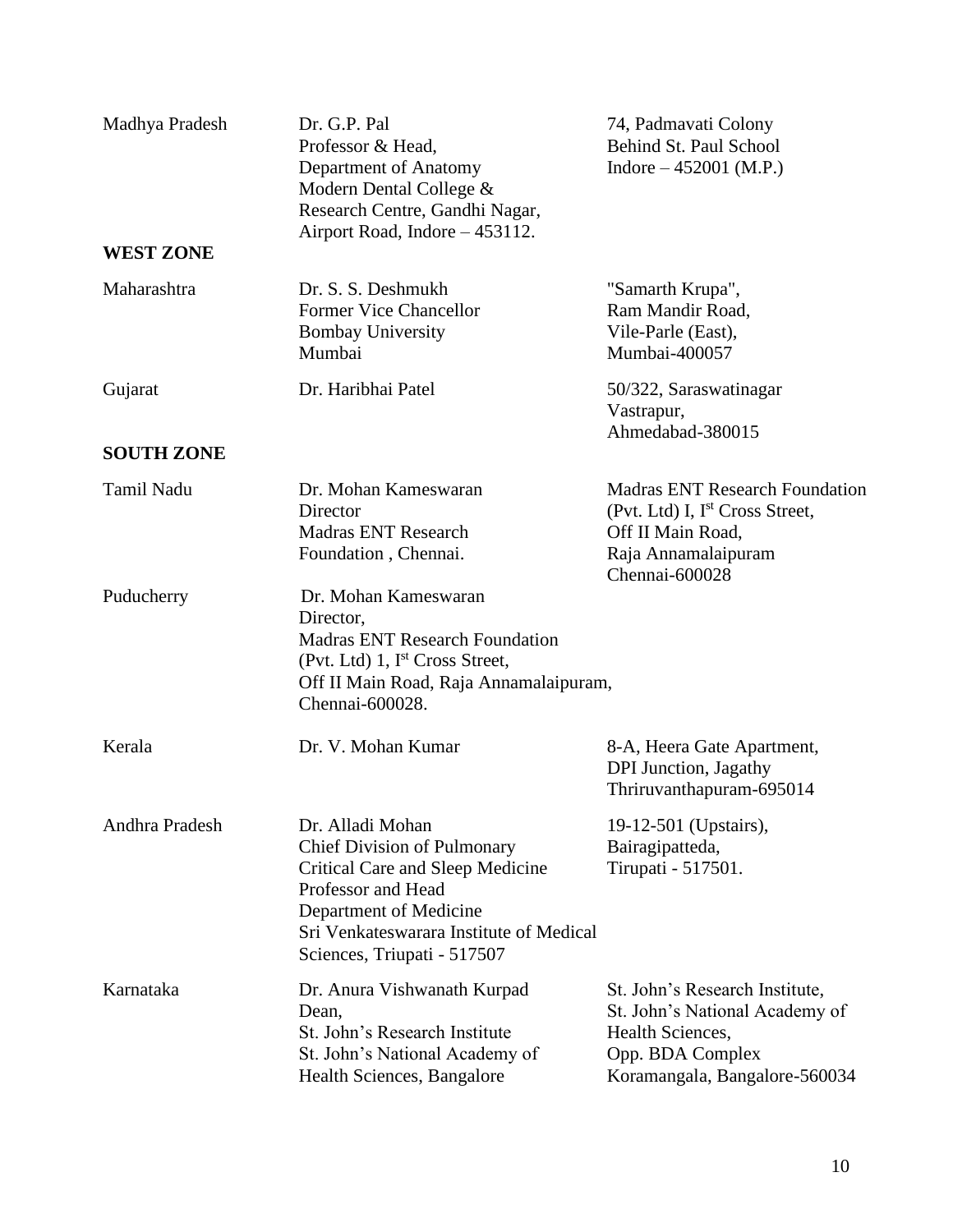## **EAST ZONE**

| West Bengal  | Dr. D. Baksi<br>Former Professor & Head,<br>Dept. of Orthopaedics,<br>Medical College & Hospital,<br>Kolkata                                   | $DA-3$ , Sector - 1<br><b>Salt Lake City</b><br>Kolkata-700064 |
|--------------|------------------------------------------------------------------------------------------------------------------------------------------------|----------------------------------------------------------------|
| Orissa       | Dr. Sureswar Mohanty<br>Professor of Neurosurgery &<br>Principal,<br>Institute of Medical Sciences,<br>Sector-8, Kalinga Nagar,<br>Bhubaneswar | 206 Duplex Manorama Estate<br>Rasulgarh,<br>Bhubaneswar-751010 |
| <b>Bihar</b> | New Convener to be nominated                                                                                                                   |                                                                |

| <b>Jharkhand</b> | Dr. Sureshwar Pandey      | "RJSIOR", Rameshwaram,<br>Bariatu Road, Ranchi-834009 |
|------------------|---------------------------|-------------------------------------------------------|
| Assam            | Dr. Debi Charan Choudhury | Bezbaruah Road<br>Silpukheri<br>Guwahati-781 003      |

Meghalaya Dr. D. M. Thappa Director Indira Gandhi Regional Institute of Medical Sciences Shillong, Meghalaya.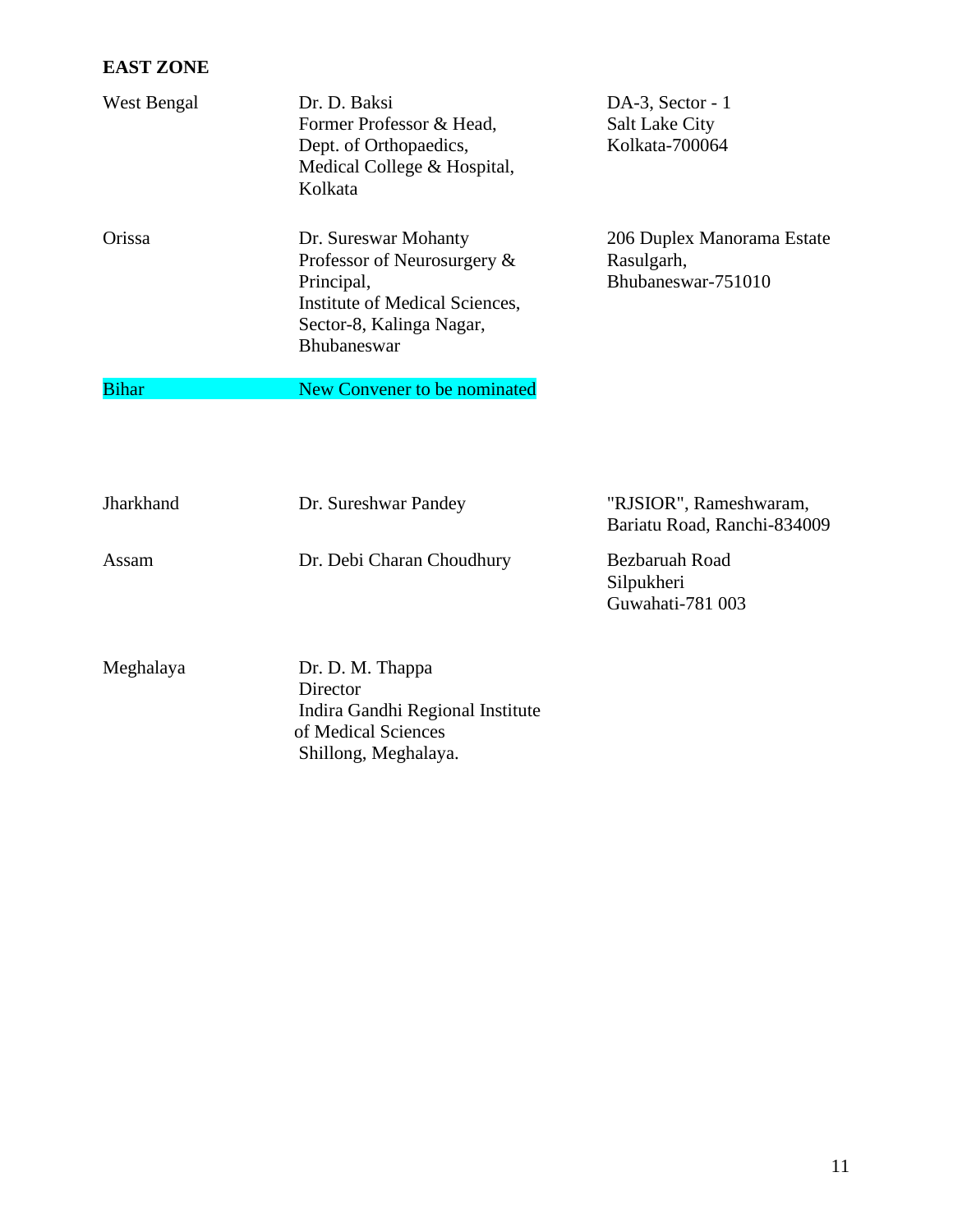## **PROPOSAL FOR HOLDING SYMPOSIA, SEMINARS, WORKSHOPS, CME PROGRAMMES**

 (With estimated expenditure and request for financial assistance as admissible, under the approved pattern of assistance)

#### **TO BE SUBMITTED THREE MONTHS IN ADVANCE OF THE PROPOSED SCIENTIFIC ACTIVITY**

#### **I. BASIC INFORMATION**

- 1. Title of CME Programme:
- 2. Operating Officer: (Name, designation & official address including telephone/fax nos & e-mail address)
- 3. Title of the Meeting:
- 4. Duration: (with dates)
- 5. Venue of CME Programme:
- 6. Type of Proposed activity (Please check appropriate box):



Local | Regional | National

7. Nature of Educational Programmed (please check the appropriate box)

| Scientific Working Group<br><b>Study Group</b>  |  |
|-------------------------------------------------|--|
| Symposium<br>Seminar<br>Workshop                |  |
| Professional/Update<br><b>Short Term Course</b> |  |
| <b>Technical Orientation Programmes</b>         |  |
| Other (specify)                                 |  |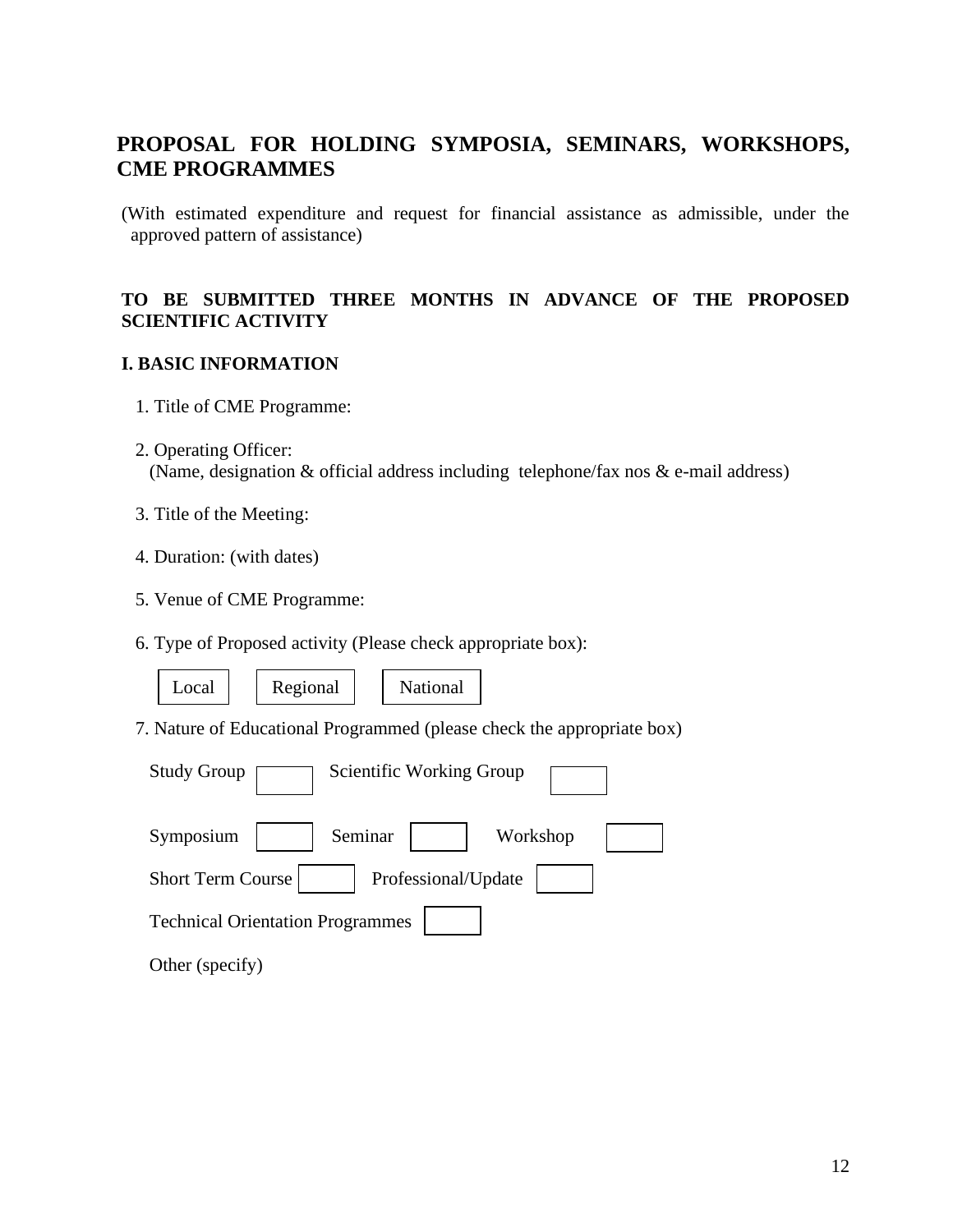#### **II. TECHNICAL INFORMATION**

#### **A. Justification**

Please (a) provide background of the proposed activity and state how it is justified in relation to the sequence of activities undertaken in the past and proposed to be taken up in the future; (b) state the problem with the sequence of activities, including the present activity, which is expected to solve; (c) justify why an activity of the type proposed is the most appropriate method of achieving the results; (d) course content to be drawn up with due regard to the target group and target areas.

#### **B. Specific Objectives**

 Please state clearly and as far as possible in measurable terms, the specific learning objectives of the proposed activity, show the relevance of these objectives to the programme area(s), and identify the expected outcome/impact.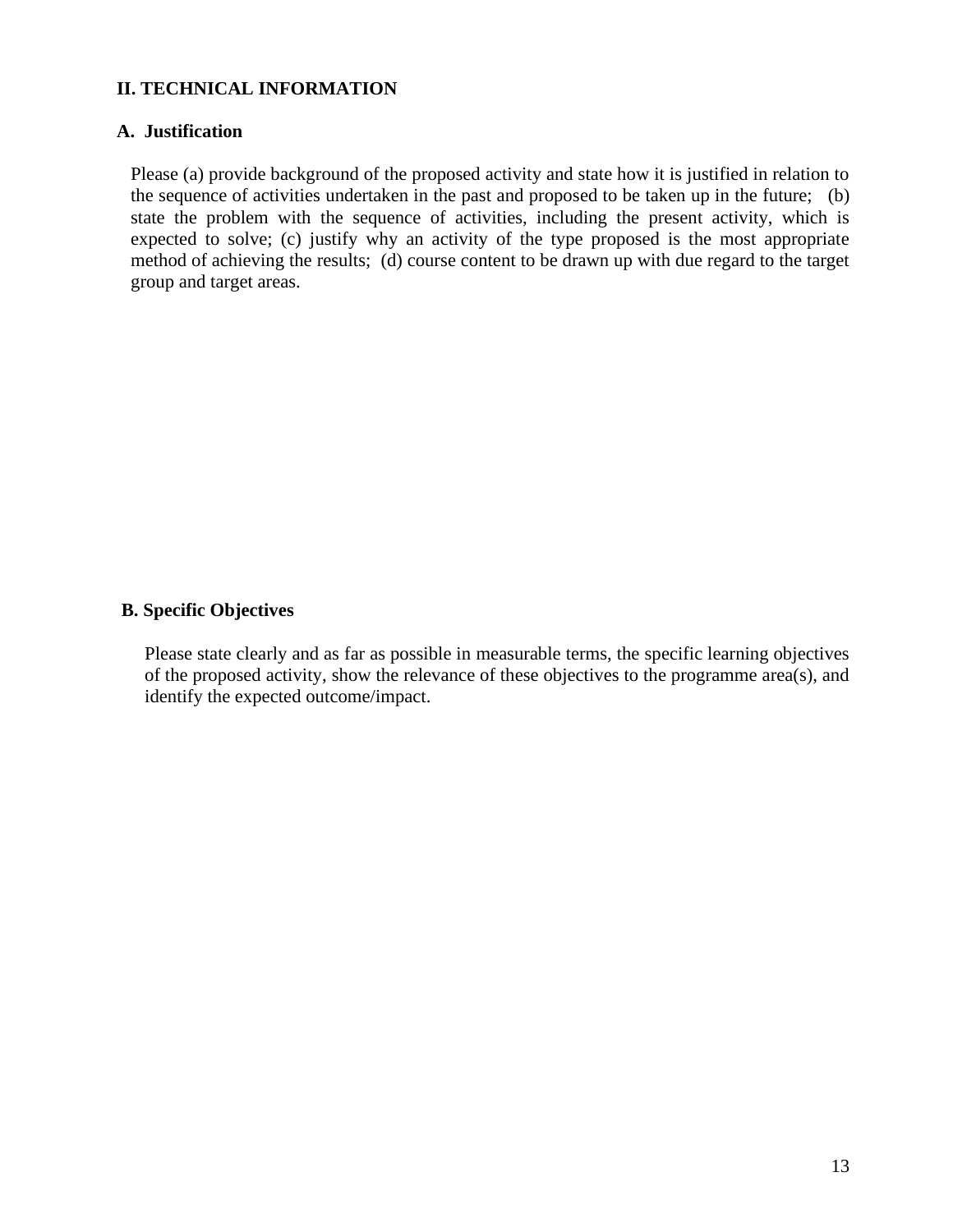#### **C. Participants/Invitees**

- (i) Number of participants from College/Association (give designations) where activity is being organized
- (ii) Number of participants from outside
- (iii) Total number of participants
- (iv) Other invitees, if any

Total Number-----------

NB: A list of names of participants and course faculty with their mailing address should be provided as a part of the report on the programme so as to enable a follow-up contact for long-term evaluation of the impact and outcome of the educational programme.

#### **D. Academic and Technical Staff Support**

 Resource persons/Guest Lecturers (Please give names and designations)

#### **IMPORTANT**

If the proposed CME programme involves foreign faculty, please ensure that the clearances from the Ministry of Health & Family Welfare, Ministry of External Affairs and the Ministry of Home Affairs and the MCI (if the foreign faculty is participating in live demonstrations/patient care) are submitted **at least 6 weeks in advance** of the proposed activity, so that the Academy has sufficient time for processing the proposal.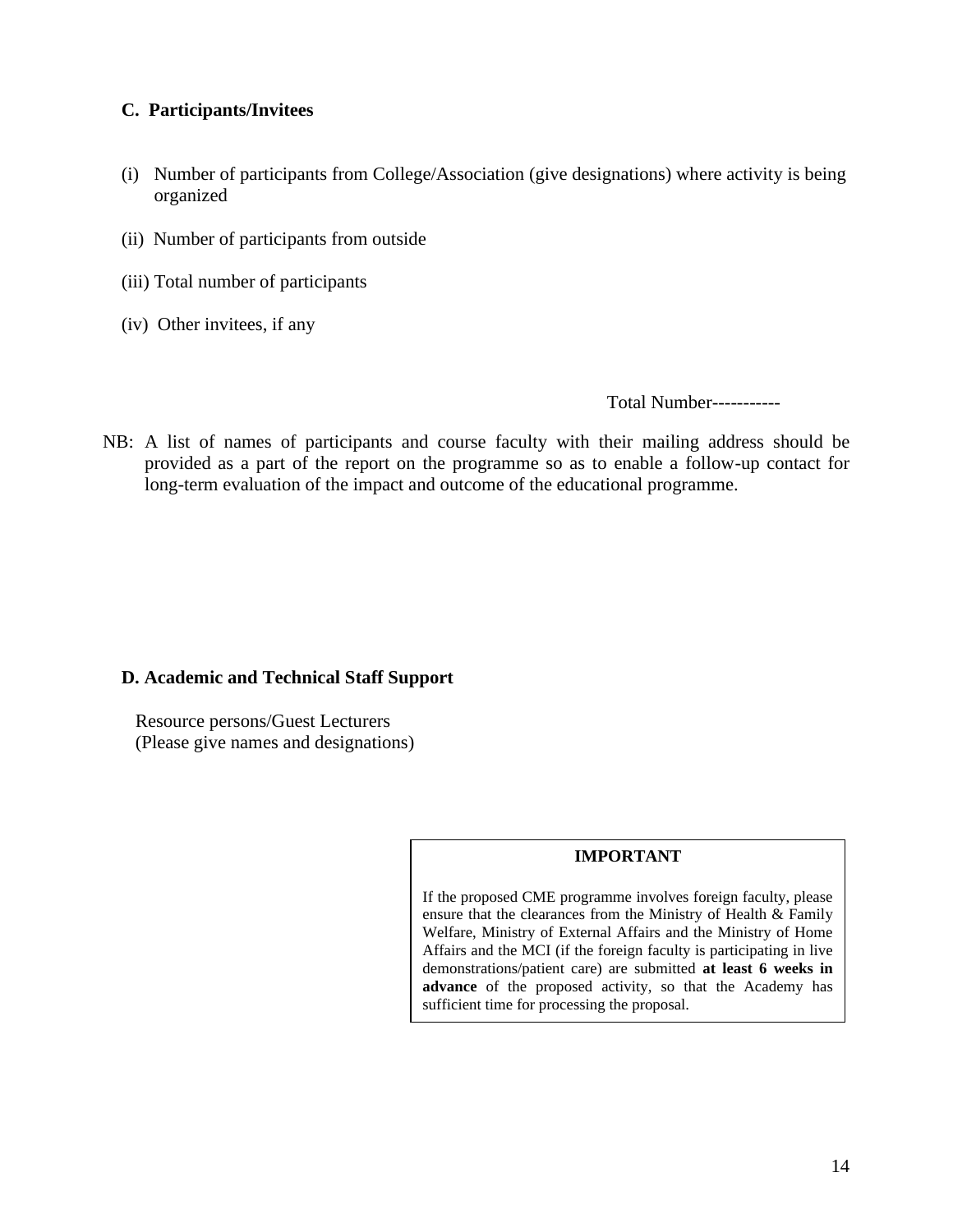#### **E. Methods and Approaches to be used**

 (Please enclose a copy of the tentative agenda/programme with the names of speakers and their assigned subject areas)

#### **F. Proposals for evaluation and follow-up**

 Please indicate: (a) the method of evaluation that you intend to use during the activity to assess its effectiveness, (b) the method of evaluation you intend to use in order to assess the long-term impact of the activity; (c) the follow-up actions that are intended to be taken and their time-frame (d) the time-frame for the preparation and submission of the Scientific Report and Utilization certificate (Please enclose a copy of questionnaire framed for evaluation. A model questionnaire is attached to the Guidelines for reference)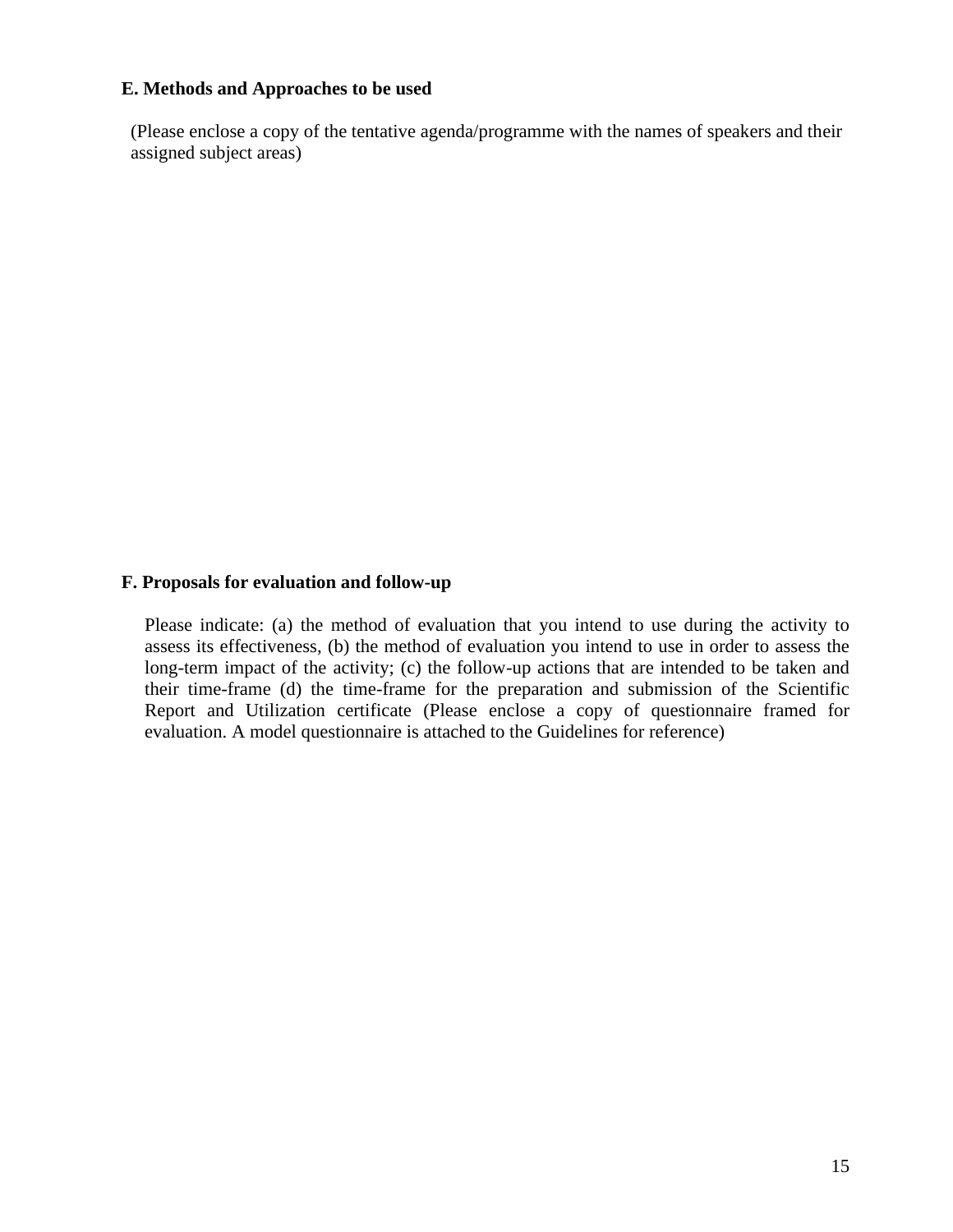## **UNDERTAKING**

I/We undertake to furnish within one month of the completion of programme:

- (i) Audited statement of the total income and expenditure
- (ii) Utilization Certificates (Both in the prescribed forms)
- (iii) Detailed Scientific Report (Two copies)
- (iv) I/We also undertake to ensure that:

 All announcements made in connection with the programme shall state that: the programme is being held with subsidy from the Govt. of India under the National Academy of Medical Sciences (India) Continuing Medical Education Programme for the benefit of profession.

These and other conditions as stipulated in the annexure will be strictly adhered to.

 (Signature) (Signature) (seal) (seal)

Head of Institution Programme/Operational Officer

Dated: Dated: Dated:

Certified that the Institution has the necessary infra-structural facilities to hold the above CME programme and that the proposer has recognized academic qualifications.

#### (Signature) Convenor of the State Chapter, NAMS)

N.B. Application for grant should normally be made at least three months in advance of the commencement of the programme. **Incomplete applications will not be considered.**

 Questionnaire may be framed to evaluate the quality of the CME Programme and sent along with application. A model questionnaire is attached for guidance only.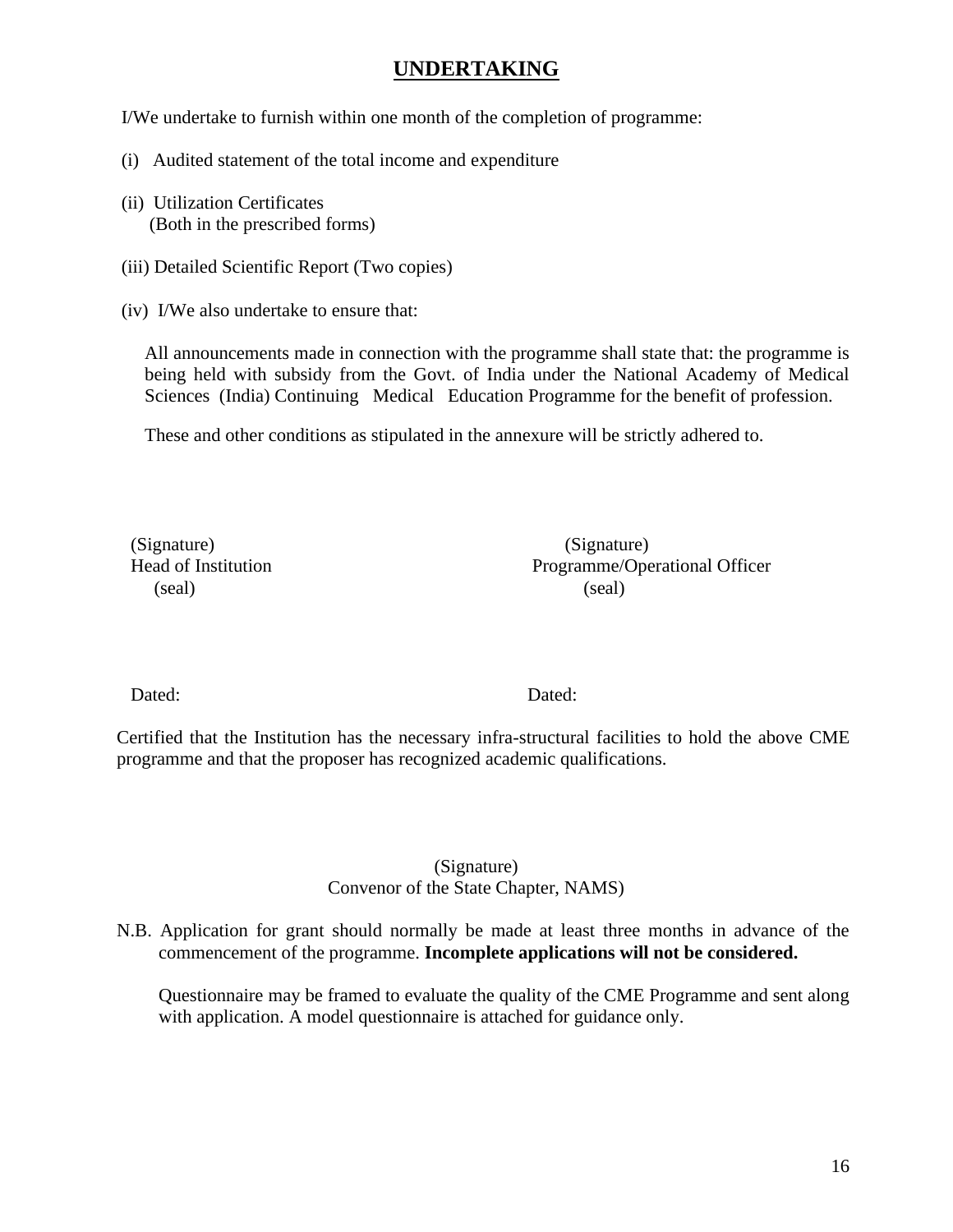#### **Evaluation of the CME Programme**

 The organisers may please prepare a questionnaire for evaluation on the following lines so that the outcome of the specific objectives for which the workshop is to be conducted is properly assessed. You may also indicate the type of method you would like to use in the long-term evaluation of this Programme?

A model questionnaire for evaluation at the end of educational programme may be on the following lines:

#### **MODEL QUESTIONNAIRE**

(To be filled up by the participants)

Name

Qualifications

Speciality

Where are you working at present?

a. Medical College

- b. Attached to any other Institution other than medical college
- c. Post-graduate student
- d. Other Govt./Corporate sectors
- e. General practice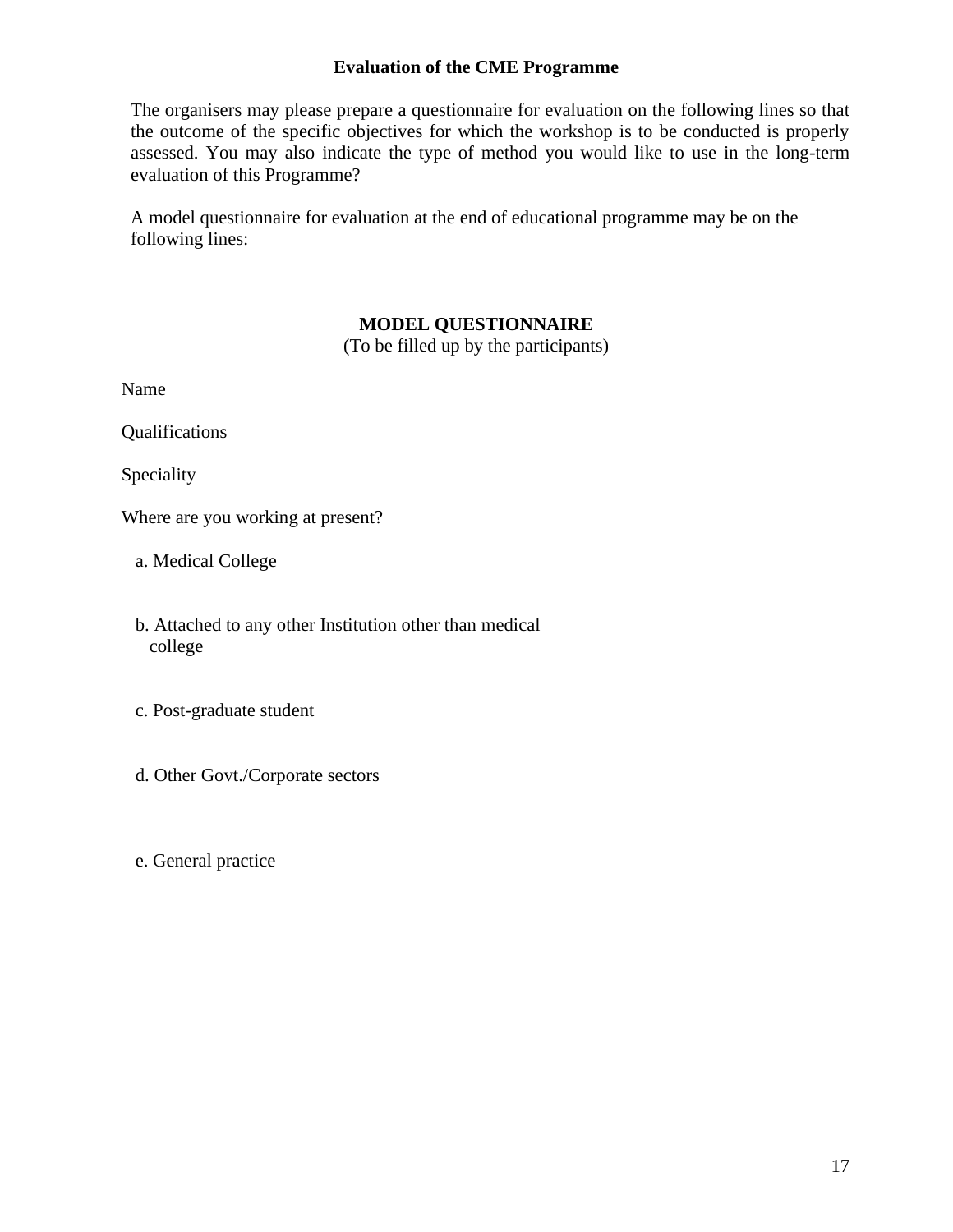#### **Proforma for evaluation of educational programme**

To be filled by the participants:

Please use the code below to indicate to us your considered opinion on each of the following statements. If you have additional comments to make, space is provided at the end of the questionnaire.

| (D)  |
|------|
| (A)  |
| (SA) |
|      |

We thank you for your cooperation.

## **Part A**

|    |                                                                                                                    | <b>SD</b><br>$\mathbf{1}$ | D<br>$\overline{2}$ | 4              | A SA<br>5                |
|----|--------------------------------------------------------------------------------------------------------------------|---------------------------|---------------------|----------------|--------------------------|
|    | *WORKSHOP PLANNING                                                                                                 |                           |                     |                |                          |
|    | 1. I received precise information in advance on the aims of the<br>Workshop.                                       | $\mathbf{1}$              | $\overline{2}$      | 4              | 5                        |
| 2. | The goals of the workshop appeared to me to be of<br>Immediate interest for my academic activities.                | $\mathbf{1}$              | $\overline{2}$      | 4              | 5                        |
|    | 3. The content of the workshop dealt with issues I generally<br>encounter in my academic assignments.              | $\mathbf{1}$              | $\overline{2}$      | 4              | 5                        |
|    | 4. Considering my other professional commitments, the workshop<br>Scheduling was appropriate.                      | $\mathbf{1}$              | $\overline{2}$      | 4              | $\overline{5}$           |
|    | UTILITY OF WORKING METHODS                                                                                         |                           |                     |                |                          |
|    | 5. I found the documents provided of acceptable quality.                                                           | $\mathbf{1}$              | $\overline{2}$      | $\overline{4}$ | 5                        |
|    | 6. Time was provided to seek clarification on issues included<br>In the background documentation.                  | $\mathbf{1}$              | $\overline{2}$      | 4              | $\overline{5}$           |
|    | 7. The working methods used during the workshop encouraged<br>Me to take an active interest in the session themes. | $\mathbf{1}$              | $\overline{2}$      | 4              | 5                        |
|    | 8. The pace of presentation of the subject content was appropriate.                                                | $\mathbf{1}$              | $\overline{2}$      | 4              | $\overline{\phantom{1}}$ |
|    | FORMAT OF WORKSHOP                                                                                                 |                           |                     |                |                          |
|    | 9. The general atmosphere of the workshop was conducive to<br>serious work.                                        | $\mathbf{1}$              | $\overline{2}$      | 4              | 5                        |
|    | 10. The organisers gave me opportunity for critical comment.                                                       | $\mathbf{1}$              | $\overline{2}$      | 4              | 5                        |
|    | 11. The organisers made use of any critical comments I made<br>during the Workshop.                                | $\mathbf{1}$              | $\overline{2}$      | 4              | 5                        |

\*Substitute Symposium etc. (as the case may be) for 'Workshop' in the text of questionnaire.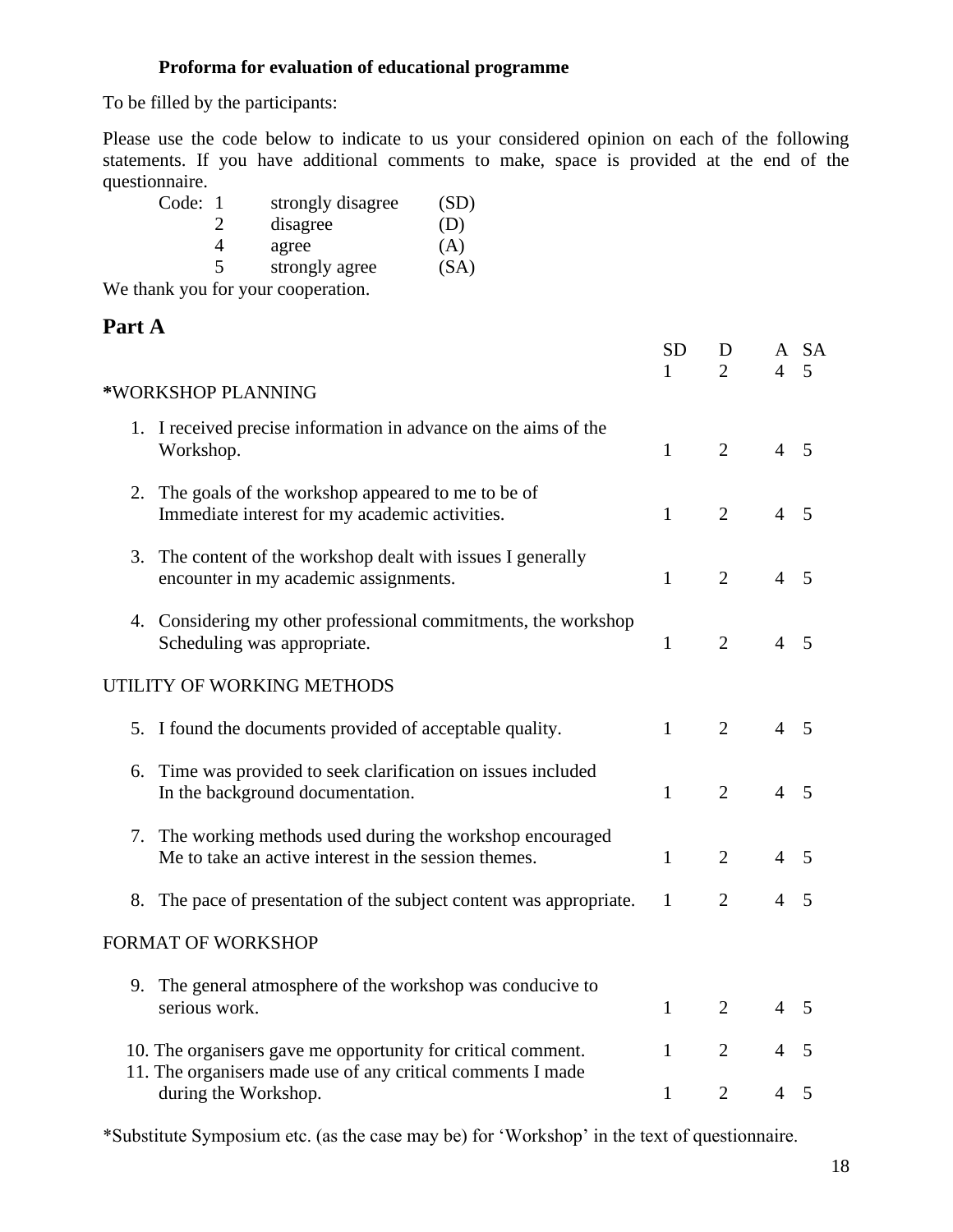## **Part B**

#### **Gain in knowledge and skills**

Were you already familiar with the problem, which has been dealt with in this training programme/workshop and in what way have you gained in the following areas?

- a. Knowledge in respect of clinical course, mechanism, prevention and management of disease or ill health.
- b. have you attained new skills and will you be able to utilize them in your practice?.
- c. In what way do you think it has improved your competence in managing such problems in future?

#### **Additional information**

- a. If you are a post-graduate student, has this workshop helped you in the preparation of your examination?
- b. What additional topic areas should be included in a workshop of this nature?
- c. What topics/subjects should be deleted or under-emphasized if this workshop is to be repeated in future?
- d. Is one workshop on this subject sufficient?
- e. Would you like more workshops in future on this theme?
- f. Would you like to suggest any improvements?
- g. What were the deficiencies in the planning, conduct, or any other academic/organizational aspect of Workshop?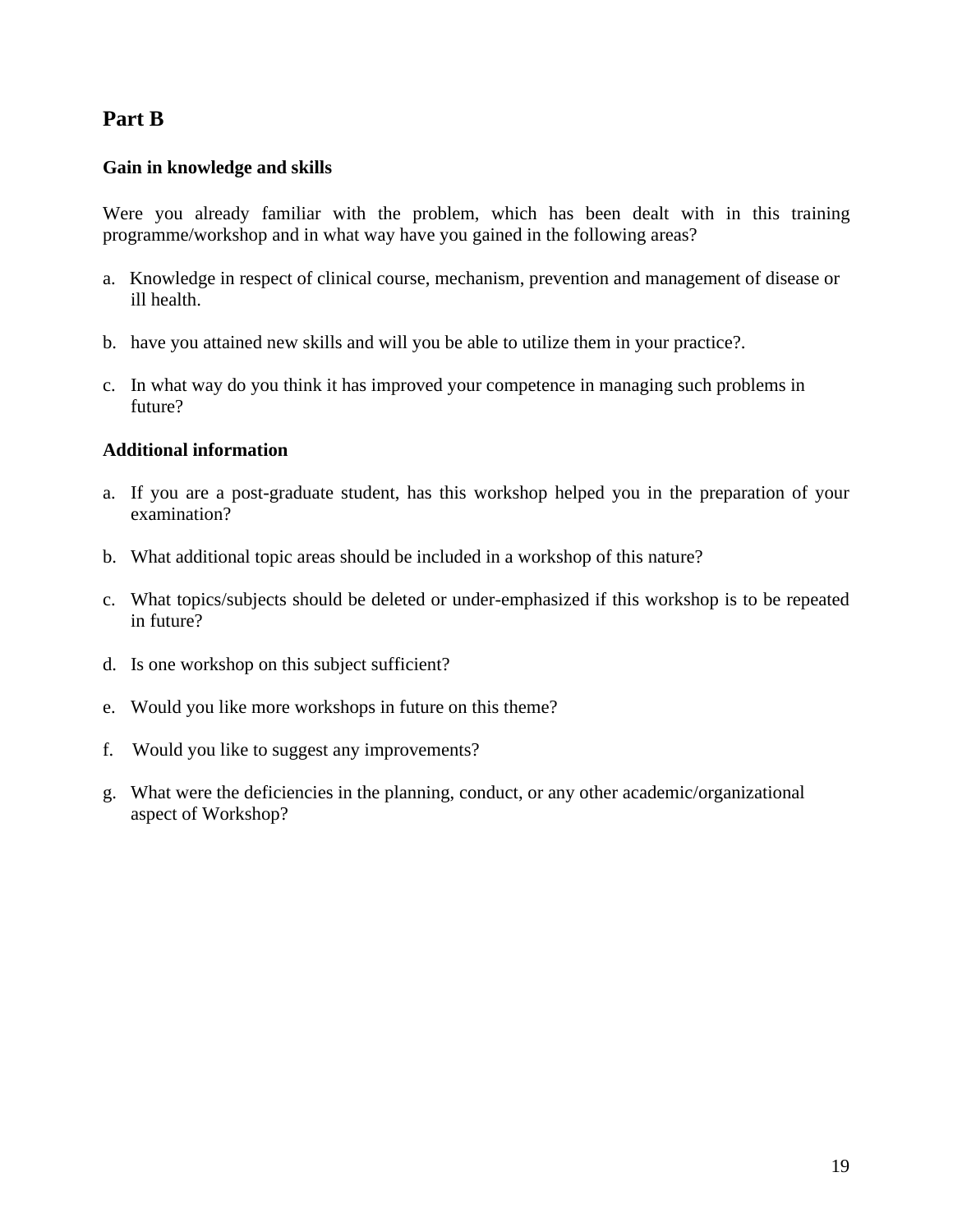### **Expenditure for the Organization of a Seminar/ Symposium/Workshop, under the Programme for Extra-mural CME\***

| (a) | TA/DA to Outstation CME Faculty Members/Resource<br>Persons                                                                                                                    |                | $Rs. 60,000/$ -   |
|-----|--------------------------------------------------------------------------------------------------------------------------------------------------------------------------------|----------------|-------------------|
|     | (b) Incentive/Reimbursement towards the cost of preparation<br>of material for scientific presentation to the CME Faculty<br>Members/Resource Persons @ Rs.1,000/- per person. | $\blacksquare$ | Rs. $10,000/-$    |
| (c) | Operational Costs (for conducting the CME,<br>preparation & printing/ CD making of LRM -<br>Announcement Brochure, Secretarial Services &<br>Contingency, etc.)                |                | Rs. $80,000/$ -   |
| (d) | Miscellaneous Expenditure                                                                                                                                                      |                | Rs. $20,000/-$    |
|     |                                                                                                                                                                                |                | $Rs. 1,70,000/$ - |

#### **Details of the Bank Account (Submitted with signature and duly stamped)**

 Name & Designation of Official/Accounts Holder in whose favour CME Grant is released through Cheque/or transferred directly in the Account via NEFT

| Name & Designation of Official/ |  |
|---------------------------------|--|
| <b>Account Holder</b>           |  |
| <b>Account Number</b>           |  |
|                                 |  |
| Bank Name, Branch Address and   |  |
|                                 |  |
| <b>IFS</b> Code of the Bank     |  |
|                                 |  |

\*Figures under different expenditure Heads are indicative; provided the overall amount is not exceeded; flexibility between Heads can be requested with proper justification.

\_\_\_\_\_\_\_\_\_\_\_\_\_\_\_\_\_\_\_\_\_\_\_\_\_\_\_\_\_\_\_\_\_\_\_\_\_\_\_\_\_\_\_\_\_\_\_\_\_\_\_\_\_\_\_\_\_\_\_\_\_\_\_\_\_\_\_

\*\* Maximum permissible expenditure for extramural CME**. Initially, only 70% of the total sanctioned grant-in-aid will be released for conducting the CME Programme**.

@Audio- video recording of the entire CME **Scientific Programme** proceeding is **MANDATORY** in the form of DVD(s)/Pen Drive which needs to be submitted as Learning Resource Material (LRM) alongwith the final Scientific Programme Report. A Statement of the Budgetary Expenditure Audited/Certified by the Accounts Officer of the Institution and Utilization Certificate to the NAMS should also accompany the CME Scientific Report with LRM. **The Second Installment of the grant-in-aid will be released only after receiving of these documents.**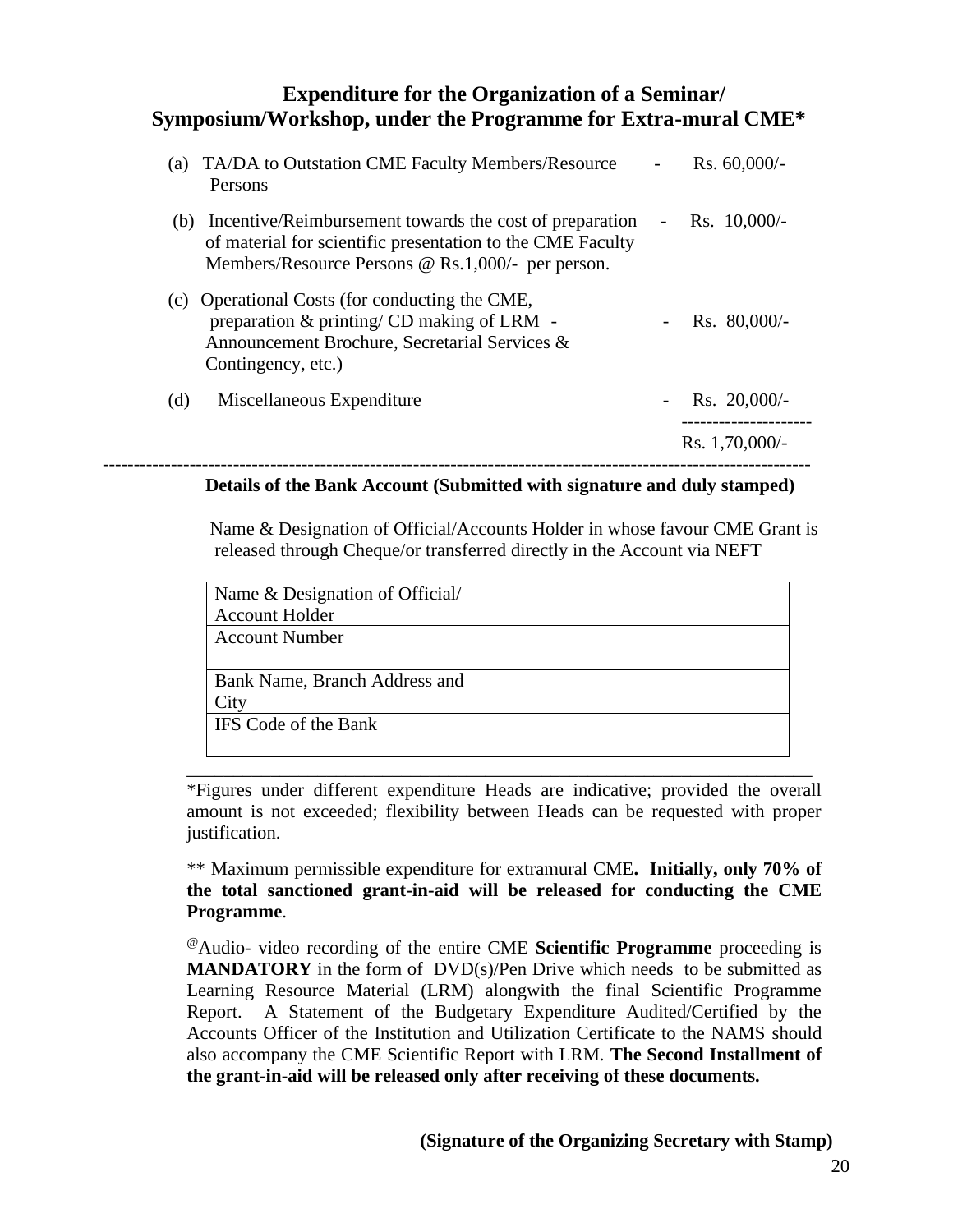## **Expenditure for the Organization of a Seminar/ Symposium/Workshop, under the Programme for Intramural CME\***

|     |                                                                                                                                                                                                                        | Rs.2,20,000/-      |
|-----|------------------------------------------------------------------------------------------------------------------------------------------------------------------------------------------------------------------------|--------------------|
| (d) | Miscellaneous Expenditure                                                                                                                                                                                              | $Rs.20,000/$ -     |
|     | (c) Operational Costs (on conduct of the CME Scientific<br>Programme, including preparation $&$ printing of basic<br>documents, Announcement Brochure, Scientific Report,<br>Secretarial Services & Contingency, etc.) | - $Rs.1,20,000/$ - |
| (b) | Incentive/Reimbursement towards the cost of preparation<br>of material for scientific presentation to the CME Faculty<br>Members/Resource Persons $\omega$ Rs.1,000/- per person.                                      | $Rs.10,000/-$      |
|     | * (a) TA to Outstation CME Faculty Members/Resource Persons                                                                                                                                                            | $Rs.70,000/$ -     |

 (e) Name & Designation of Official/Accounts Holder in whose favour CME Grant is released through Cheque or transferred directly in the Account via NEFT

| Name of Account Holder             |  |
|------------------------------------|--|
| <b>Account Number</b>              |  |
| Bank Name, Branch Address and City |  |
| <b>IFS</b> Code                    |  |

\*Figures under different expenditure Heads are indicative; provided the overall amount is not exceeded; flexibility between Heads can be requested with proper justification.

\*\* Maximum permissible expenditure for extramural CME**. Initially, only 70% of the total sanctioned grant-in-aid will be released for conducting the CME Programme**.

@Audio- video recording of the entire CME **Scientific Programme proceeding is MANDATORY** in the form of

DVD(s)/Pen Drive **which needs to be submitted as Learning Resource Material (LRM) alongwith the final Scientific Programme Report.** A Statement of the Budgetary Expenditure Audited/Certified by the Accounts Officer of the Institution and Utilization Certificate to the NAMS should also accompany the CME Scientific Report with LRM. **The Second Installment of the grant-in-aid will be released only after receiving of these documents.** 

 **(Signature of the Organizing Secretary with Stamp)**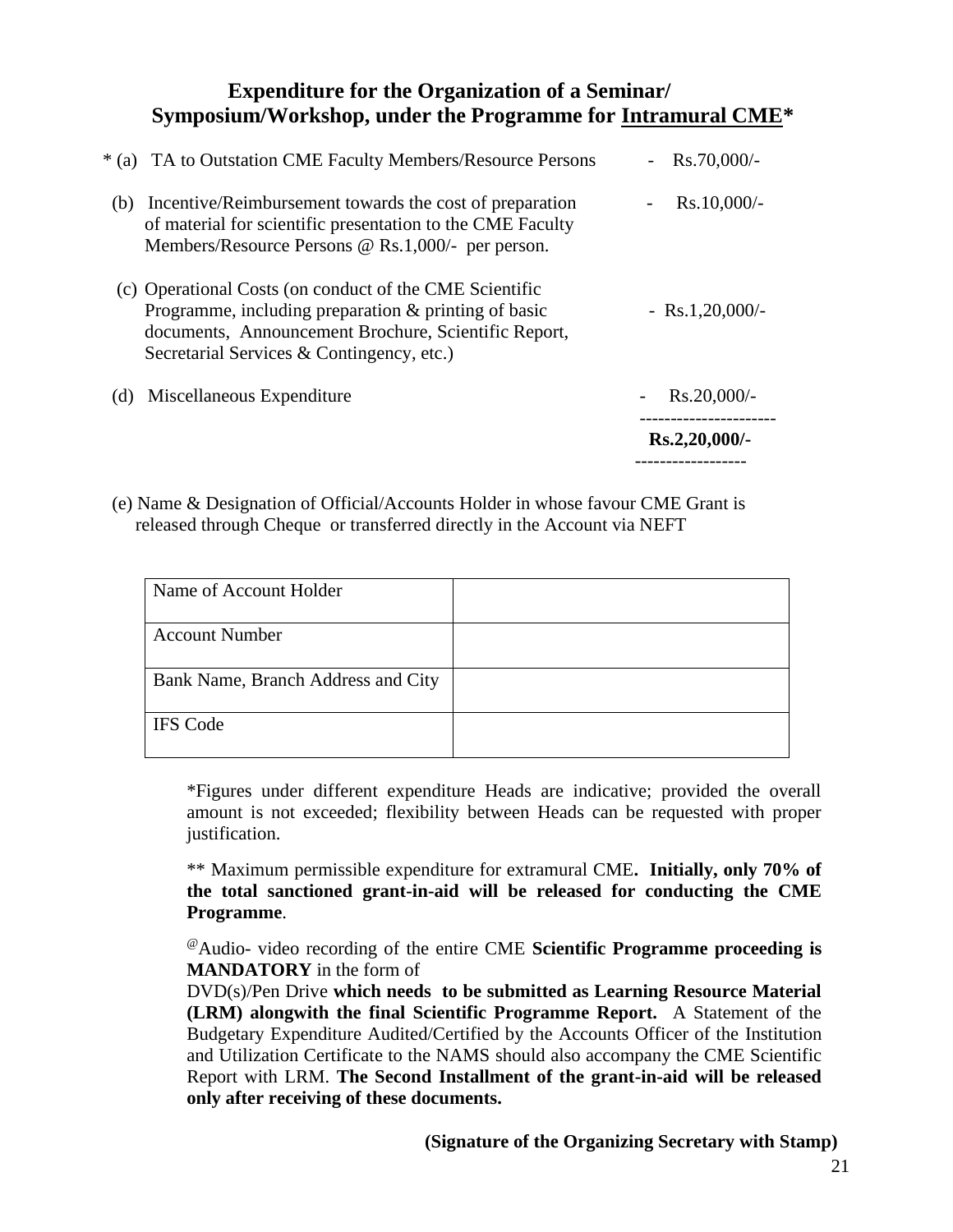## **Guidelines for Accounting of Funds Released by NAMS for the CME Programme.**

- (i) As a Rule the funds for activities under the CME Programme will be released **to the Head of the Institution, in which the Programme is organised.** That institution will subject to the rules and procedures follow the account and auditing of the expenditure incurred out of the grant for CME. While furnishing a statement of accounts, a certificate to the effect that the accounting and auditing of the expenditure incurred out of the grant received under the CME Programme, has been done as per rules applicable in the case of the Institution/College has to be furnished. The certificate will be recorded in the statement of accounts by the officer responsible for the maintenance of the accounts of the institution (Accounts Officer) which will be duly countersigned by the Head of the Institution/College.
- (ii) In exceptional cases the amount of grant may be released to the Director of the programme provided a separate Bank account has been opened for the CME Programme proposed to be organized.

 If the accounts for the expenditure incurred do not pass through the normal departmental accounts of the Institution/College concerned, the same will be got checked and certified by the Accounts Officer of the concerned Institution/College or a Chartered Accountant programme).

- (iii) The original vouchers relating to the expenditure incurred and income received are to be preserved by the Institution/College or the Director of the Programme, as the case may be, till such time the accounts as furnished to the Academy are audited by the Academy's auditors. These documents will be disposed of only after obtaining a clearance from the Academy.
- (iv) The Director of the Programme will furnish an audited Utilisation Certificate and Statement of Income and Expenditure in the prescribed forms (copy enclosed), duly signed by the Accounts Officer/Chartered Accountant/Head of the Institution or any other person authorized by him in this behalf. A statement showing the estimated and actual expenditure under broad heads, with explanations for any major variations in the estimated and the actual expenditure in the form attached should be forwarded with the Utilization Certificate.
- (v) Entitlement of TA/DA to the faculty will be according to the Government of India rules.
- (vi) Preparation of Scientific Report (Refer instructions given under VIII-XI).

Within one month after the date of completion of the Seminar/Workshop/Symposium/CME programme, a detailed **Scientific Report** indicating, among other things, the particulars of the participants and faculty members who attended, the number of postgraduate students, the benefits achieved should be forwarded to the Academy in duplicate.

It is requested that while compiling the scientific reports, it should be ensured that the brief synopsis of the subjects covered in the workshop/seminar are given. It should not be merely the reproduction of the detailed programme which has already been submitted by the organizer along with the application. Further, whichever topic has been dealt with, it should be briefly described e.g. if it is a lecture on some topic, a brief synopsis of the lecture should be given. Similarly if it is a demonstration, then a brief description of the technique used to demonstrate a particular disease/function along with the result be given. All attempts should be made to frame the report in such a way that anybody, who wants to refer to a particular subject can use this report as a guideline in future. The second installment of the financial support can only be released if the Scientific Report is in order.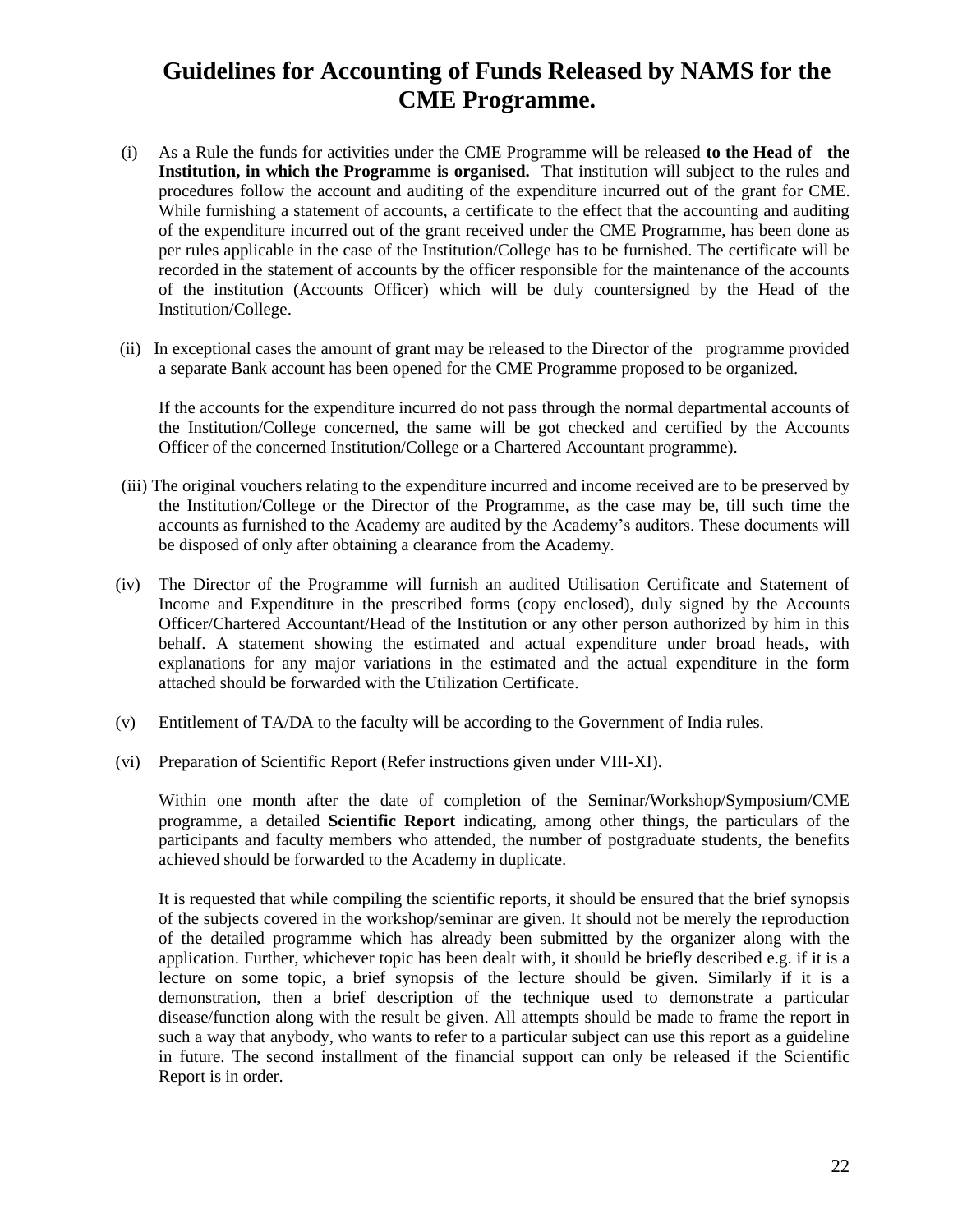## **Statement of Income and Expenditure**

#### **NATIONAL ACADEMY OF MEDICAL SCIENCES (INDIA)**

| No. of Faculty Members : Outstation |              |
|-------------------------------------|--------------|
|                                     | Local        |
| No. of Participants                 | : Outstation |
|                                     | Local        |
|                                     |              |

#### **I Income**

Grant received from the National Rs. Academy of Medical Sciences (India)\_\_\_\_\_\_\_\_\_\_\_\_\_\_\_  $\mathcal{L}_\text{max}$  and  $\mathcal{L}_\text{max}$  and  $\mathcal{L}_\text{max}$  and  $\mathcal{L}_\text{max}$  and  $\mathcal{L}_\text{max}$ 

#### **II Expenditure**

- (1) TA to Outstation Senior faculty members/Resource Person
- (2) DA for Outstation faculty/Resource person
- (3) Incentive/Reimbursement of the cost of preparation of material for scientific presentation to the resource person/ faculty @ Rs.1,000/- per person to a maximum of 10 persons
- (4) Operational Costs (including preparation & printing of basic documents, Scientific Report, Secretarial Services & Contingency)

#### **\*As per Government of India Rules.**

Certified as correct

Certified as correct

Date: Date: Seal: Seal: Seal: Seal: Seal: Seal: Seal: Seal: Seal: Seal: Seal: Seal: Seal: Seal: Seal: Seal: Seal: Seal: Seal: Seal: Seal: Seal: Seal: Seal: Seal: Seal: Seal: Seal: Seal: Seal: Seal: Seal: Seal: Seal: Seal: Seal: Seal:

Signature of Programme Director Signature of Chartered Accountant/ Accounts Officer of the Institution

Countersigned by Head of the Institution

Date: Seal: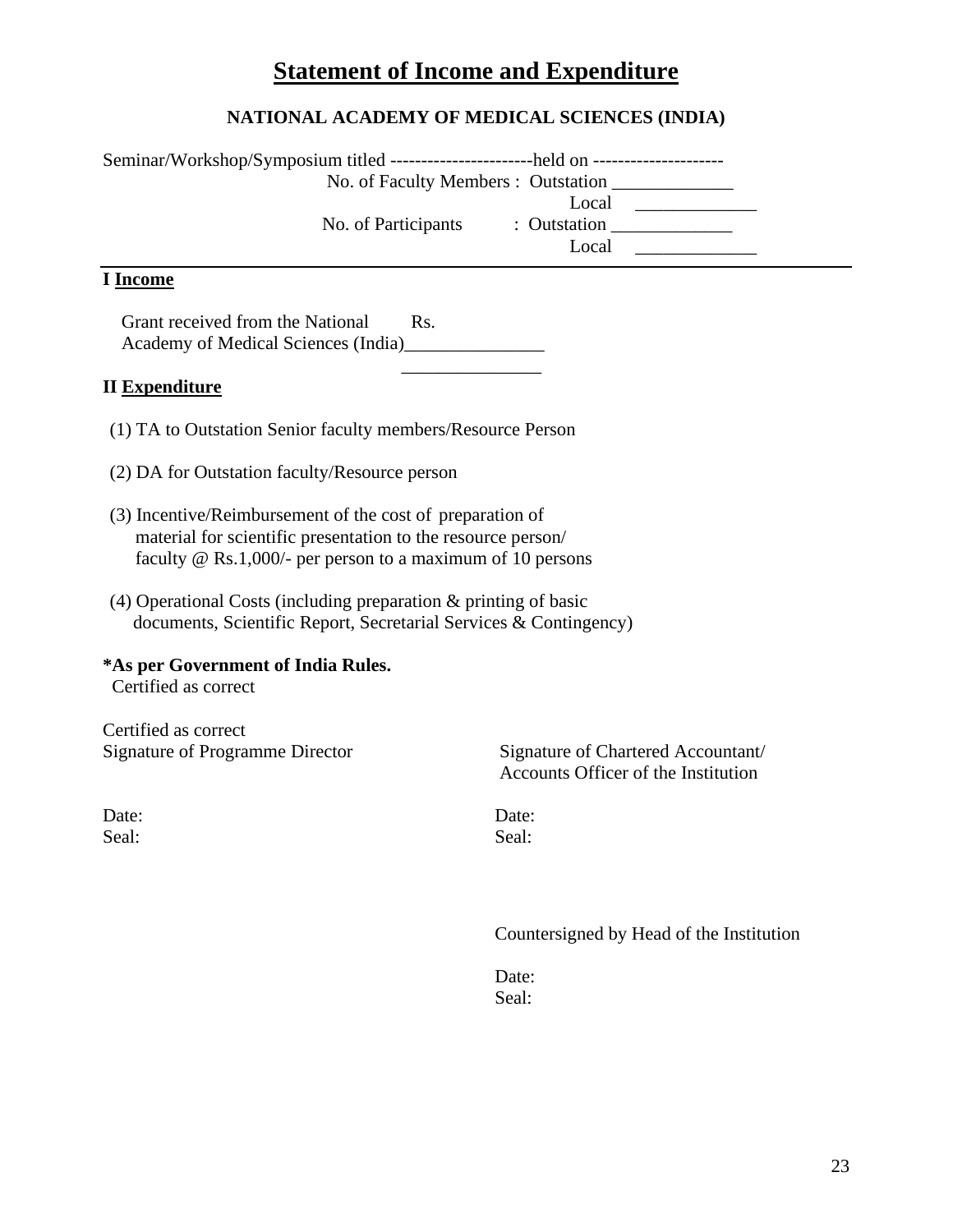#### **III. Certified that:**

- (i) Outstation senior faculty members have traveled by Indian Air Lines.
- (ii) Faculty Members from Govt./Semi Govt. organizations in the programme were paid TA/DA as per Govt. Rules.
- (iii) Those provided facilities for boarding and lodging in the Institute's hostel or guest house proportionate reduction has been made in the rate of D.A.
- (iv) Certified that the same procedure and rules/regulations as are applicable for the maintenance of accounts of this Institute/College have been followed in the utilization of the grant.

Certified as correct

Signature of Programme Director Signature of Chartered Accountant/ Accounts Officer of the Institution

Seal: Seal: Seal: Seal: Seal: Seal: Seal: Seal: Seal: Seal: Seal: Seal: Seal: Seal: Seal: Seal: Seal: Seal: Seal: Seal: Seal: Seal: Seal: Seal: Seal: Seal: Seal: Seal: Seal: Seal: Seal: Seal: Seal: Seal: Seal: Seal: Seal:

Date: Date:

Countersigned by Head of the Institution

Date: Seal: